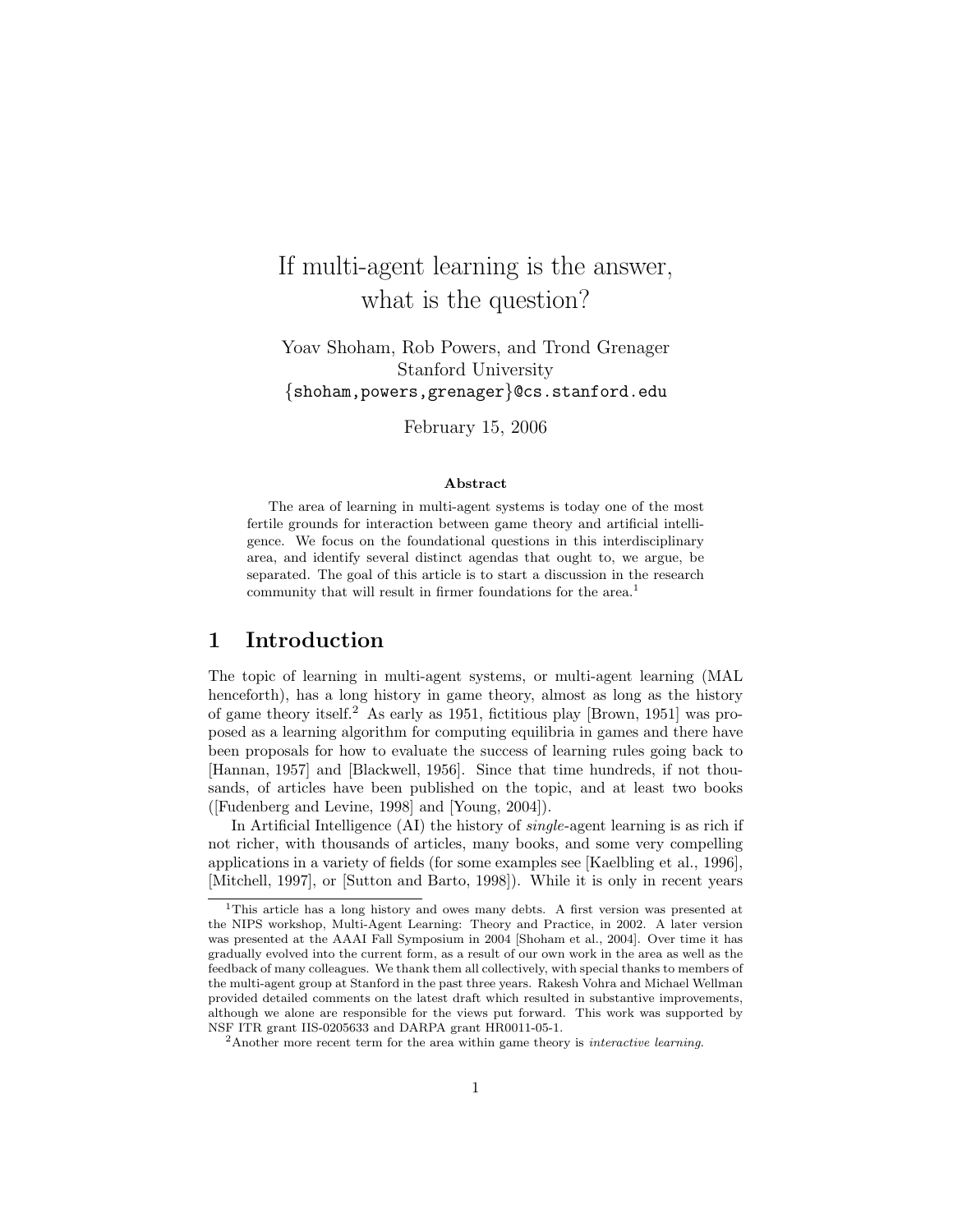that AI has branched into the multi-agent aspects of learning, it has done so with something of a vengeance. If in 2003 one could describe the AI literature on MAL by enumerating the relevant articles, today this is no longer possible. The leading conferences routinely feature articles on MAL, as do the journals.<sup>3</sup>

While the AI literature maintains a certain flavor that distinguishes it from the game theoretic literature, the commonalities are greater than the differences. Indeed, alongside the area of mechanism design, and perhaps the computational questions surrounding solution concepts such as the Nash equilibrium, MAL is today arguably one of the most fertile interaction grounds between computer science and game theory.

The MAL research in both fields has produced some inspiring results. We will not repeat them here, since we cannot be comprehensive in this article, but nothing we say subsequently should be interpreted as belittling the achievements in the area. Yet alongside these successes there are some indications that it could be useful to take a step back and ask a few basic questions about the area of MAL. One surface indication is the presence of quite a number of frustrating dead ends. For example, the AI literature attempting to extend Bellman-style single-agent reinforcement learning techniques (in particular, Q-learning [Watkins and Dayan, 1992]) to the multi-agent setting, has fared well in zero-sum repeated games (e.g., [Littman, 1994] and [Littman and Szepesvari, 1996]) as well as common-payoff (or 'team') repeated games (e.g., [Claus and Boutilier, 1998], [Kapetanakis and Kudenko, 2004], and [Wang and Sandholm, 2002]), but less well in general-sum stochastic games (e.g., [Hu and Wellman, 1998], [Littman, 2001] and [Greenwald and Hall, 2003]) (for the reader unfamiliar with this line of work, we cover it briefly in Section 4). Indeed, upon close examination, it becomes clear that the very foundations of MAL could benefit from explicit discussion. What exact question or questions is MAL addressing? What are the yardsticks by which to measure answers to these questions? The present article focuses on these foundational questions.

To start with the punch line, following an extensive look at the literature we have reached two conclusions:

- There are several different agendas being pursued in the MAL literature. They are often left implicit and conflated; the result is that it is hard to evaluate and compare results.
- We ourselves can identify and make sense of five distinct research agendas.

Not all work in the field falls into one of the five agendas we identify. This is not necessarily a critique of work that doesn't; it simply means that one must identify yet other well-motivated and well defined problems addressed by that work. We expect that as a result of our throwing down the gauntlet additional such problems will be defined, but also that some past work will

<sup>3</sup>We acknowledge a simplification of history here. There is definitely MAL work in AI that predates the last few years, though the relative deluge is indeed recent. Similarly, we focus on AI since this is where most of the action is these days, but there are also other areas in computer science that feature MAL material; we mean to include that literature here as well.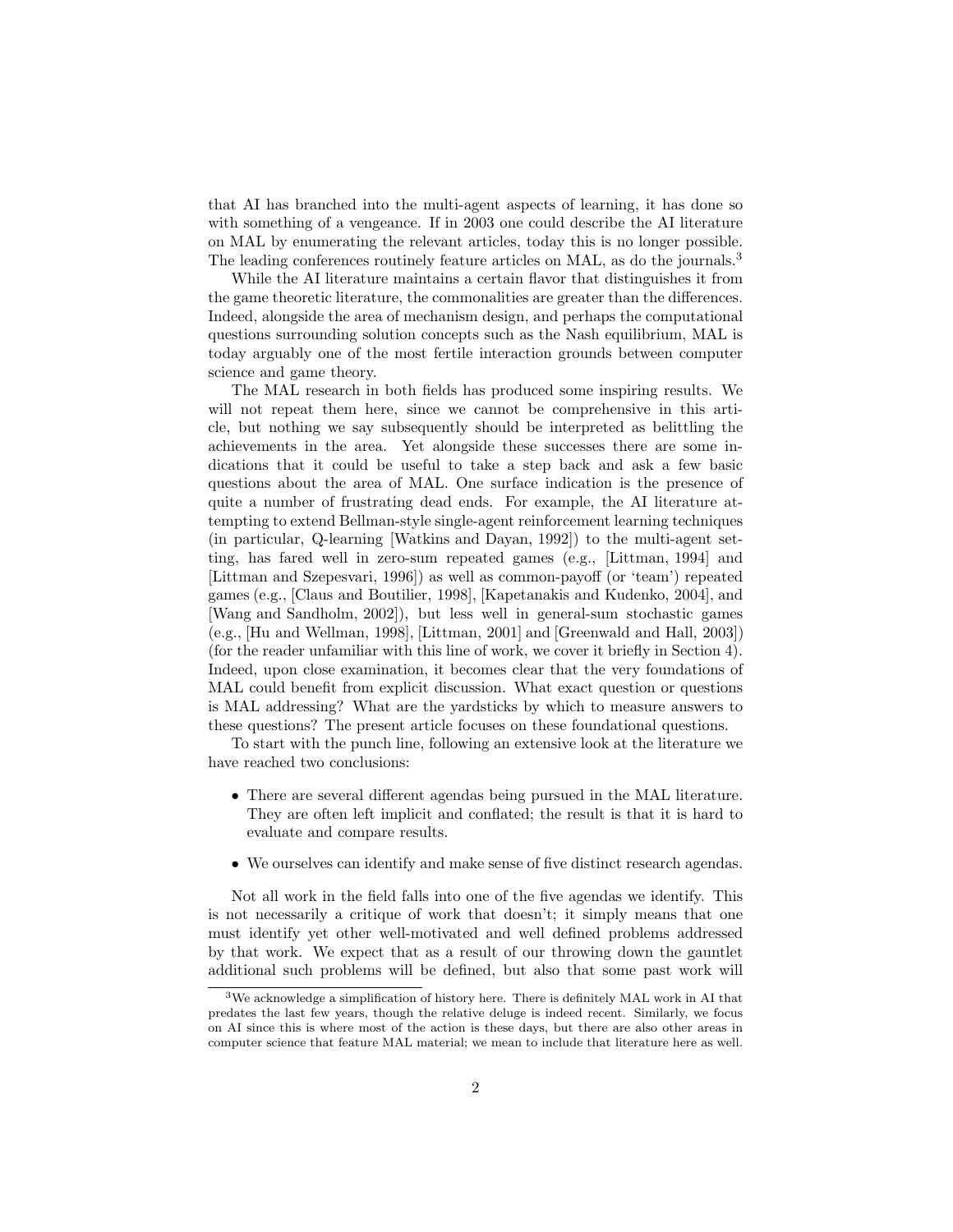be re-evaluated and reconstructed. Certainly we hope that future work will always be conducted and evaluated against well-defined criteria, guided by this article and the discussion engendered by it among our colleagues in AI and game theory. In general we view this article not as a final statement but as the start of a discussion.

In order to get to the punch line outlined above, we proceed as follows. In the next section we define the formal setting on which we focus. In Section 3 we illustrate why the question of learning in multi-agent settings is inherently more complex than in the single-agent setting, and why it places a stress on basic game theoretic notions. In Section 4 we provide some concrete examples of MAL approaches from both game theory and AI. This is anything but a comprehensive coverage of the area, and the selection is not a value judgment. Our intention is to anchor the discussion in something concrete for the benefit of the reader who is not familiar with the area, and – within the formal confines we discuss in Section  $2$  – the examples span the space of MAL reasonably well. In Section 5 we identify five different agendas that we see (usually) implicit in the literature, and which we argue should be made explicit and teased apart. We end in Section 6 with a summary of the main points made in this article.

A final remark is in order. The reader may find some of the material in the next three sections basic or obvious; different readers will probably find different parts so. We don't mean to insult anyone's intelligence, but we err on the side of explicitness for two reasons. First, this article is addressed to at least two different communities with somewhat different backgrounds. Second, our goal is to contribute to the clarification of foundational issues; we don't want to be guilty of vagueness ourselves.

# 2 The formal setting

We will couch our discussion in the formal setting of *stochastic games* (aka Markov games). Most of the MAL literature adopts this setting, and indeed most of it focuses on the even more narrow class of repeated games. Furthermore, stochastic games also generalize Markov Decision Problems (MDPs), the setting from which much of the relevant learning literature in AI originates. These are defined as follows.

A stochastic game can be represented as a tuple:  $(N, S, \vec{A}, \vec{R}, T)$ . N is a set of agents indexed  $1, \ldots, n$ . S is a set of *n*-agent stage games.  $\vec{A} = A_1, \ldots, A_n$ , with  $A_i$  the set of actions (or pure strategies) of agent i (note that we assume the agent has the same strategy space in all games; this is a notational convenience, but not a substantive restriction).  $\vec{R} = \vec{R}_1, \ldots, \vec{R}_n$ , with  $R_i : S \times \vec{A} \to \mathcal{R}$  giving the immediate reward function of agent i for stage game S.  $T : S \times \vec{A} \to \Pi(S)$ is a stochastic transition function, specifying the probability of the next stage game to be played based on the game just played and the actions taken in it.

We also need to define a way for each agent to aggregate the set of immediate rewards received in each state. For finitely repeated games we can simply use the sum or average, while for infinite games the most common approaches are to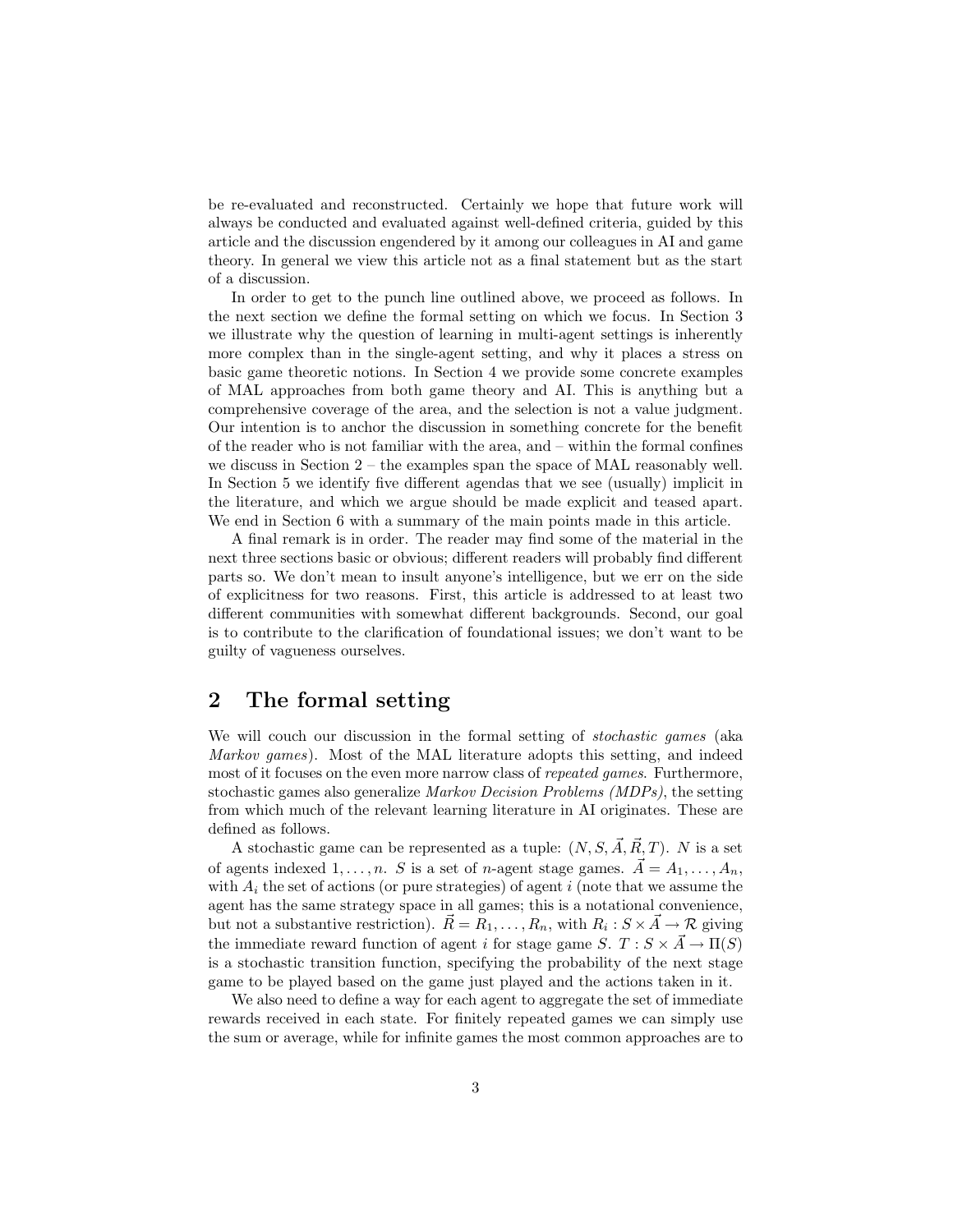use either the limit average or the sum of discounted awards  $\sum_{t=1}^{\infty} \delta^t r_t$ , where  $r_t$  is the reward received at time t.

A repeated game is a stochastic game with only one stage game, while an MDP is a stochastic game with only one agent.

While most of the MAL literature lives happily in this setting, we would be remiss not to acknowledge the literature that does not. Certainly one could discuss learning in the context of extensive-form games of incomplete and/or imperfect information (cf. [Jehiel and Samet, 2001]). We don't dwell on those since it would distract from the main discussion, and since the lessons we draw from our setting will apply there as well.

Although we will not specifically include them, we also intend our comments to apply at a general level to large population games and evolutionary models, and particularly replicator dynamics (RD) [Schuster and Sigmund, 1983] and evolutionary stable strategies (ESS) [Smith, 1982]. These are defined as follows. The replicator dynamic model assumes a population of homogenous agents each of which continuously plays a two-player game against every other agent. Formally the setting can be expressed as a tuple  $(A, \vec{P}_0, R)$ . A is the set of possible pure strategies/actions for the agents indexed  $1, \ldots, m$ .  $P_0$  is the initial distribution of agents across possible strategies,  $\sum_{i=1}^{m} P_0(i) = 1$ .  $R : A \times A \rightarrow \mathcal{R}$ is the immediate reward function for each agent with  $R(a, a')$  giving the reward for an agent playing strategy a against another agent playing strategy a ′ . The population then changes proportions according to how the reward for each strategy compares to the average reward:  $dt(P_t(a)) = P_t(a)[u_t(a) - u_t^*],$ where  $u_t(a) = \sum_{a'} P_t(a')R(a, a')$  and  $u_t^* = \sum_a P_t(a)u_t(a)$ . A strategy a is then defined to be an evolutionary stable strategy if and only if for some  $\epsilon > 0$  and for all other strategies  $a', R(a, (1 - \epsilon)a + \epsilon a') > R(a', (1 - \epsilon)a + \epsilon a')$ .

As the names suggest, one way to interpret these settings is as building on population genetics, that is, as representing a large population undergoing frequent pairwise interactions. An alternative interpretation however is as a repeated game between two agents, with the distribution of strategies in the population representing the agent's mixed strategy (in the homogenous definition above the two agents have the same mixed strategy, but there exist more general definitions with more than two agents and with non-identical strategies). The second interpretation reduces the setting to the one we discuss. The first bears more discussion, and we do it briefly in Section 4.

And so we stay with the framework of stochastic games. What is there to learn in these games? Here we need to be explicit about some aspects of stochastic games that were glossed over so far. Do the agents know the stochastic game, including the stage games and the transition probabilities? If not, do they at least know the specific game being played at each stage, or only the actions available to them? What do they see after each stage game has been played – only their own rewards, or also the actions played by the other agent(s)? Do they perhaps magically see the other agent(s)' mixed strategy in the stage game? And so on.

In general, games may be known or not, play may be observable or not, and so on. We will focus on known, fully observable games, where the other agent's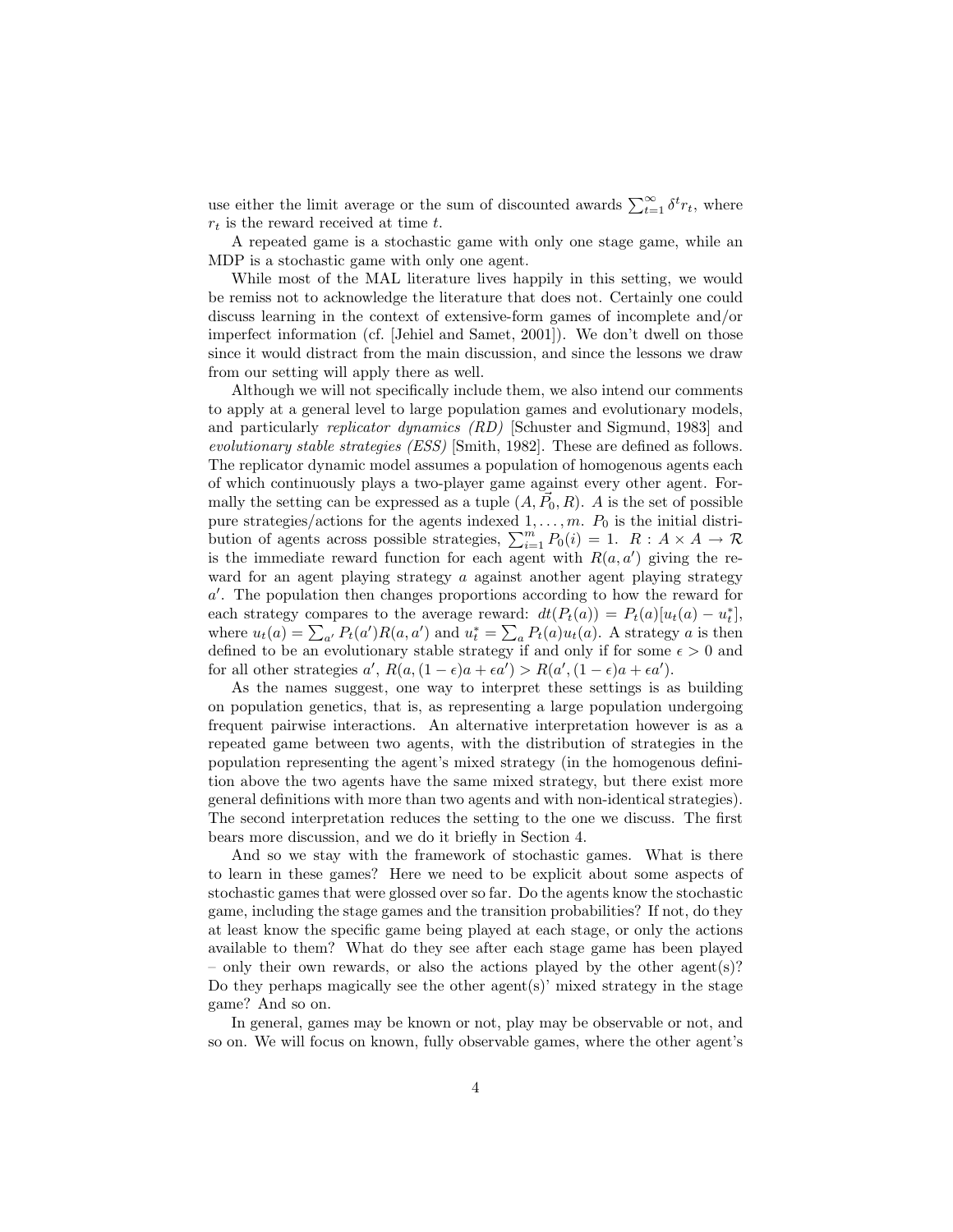strategy (or agents' strategies) is not known a priori (though in some case there is a prior distribution over it). In our restricted setting there two possible things to learn. First, the agent can learn the opponent's (or opponents') strategy (or strategies), so that the agent can then devise a best (or at least a good) response. Alternatively, the agent can learn a strategy of his own that does well against the opponents, without explicitly learning the opponent's strategy. The first is sometimes called *model-based learning*, and the second *model-free learning*.

In broader settings there is more to learn. In particular, with unknown games, one can learn the game itself. Some will argue the restricted setting is not a true learning setting, but (a) much of the current work on MAL, particularly in game theory, takes place in this setting, and (b) the foundational issues we wish to tackle surface already here. In particular, our comments are intended to also apply to the work in the AI literature on games with unknown payoffs, work which builds on the success of learning in unknown MDPs. We will have more to say about the nature of 'learning' in the setting of stochastic games in the following sections.

# 3 On some special characteristics of multi-agent learning

Before launching into specifics, we wish to highlight the special nature of MAL. There are two messages we would like to get across, one aimed at AI researchers specifically and one more broadly. Both lessons can be gleaned from simple and well-known examples.

|      | Left | Right |
|------|------|-------|
| Up   | 1,0  | 3, 2  |
| Down |      | 4,0   |

Figure 1: Stackelberg stage game: The payoff for the row player is given first in each cell, with the payoff for the column player following.

Consider the game described in Figure 1. In this game the row player has a strictly dominant strategy, Down, and so seemingly there is not much more to say about this game. But now imagine a repeated version of this game. If the row player indeed repeatedly plays *Down*, assuming the column player is paying any attention, he (the column player) will start responding with Left, and the two will end up with a repeated (*Down,Left*) play. If, however, the row player starts repeatedly playing  $Up$ , and again assuming the column player is awake, he may instead start responding by playing Right, and the two players will end up with a repeated  $(Up, Right)$  play. The lesson from this is simple yet profound: In a multi-agent setting one cannot separate *learning* from *teaching*. In this example, by playing his dominated strategy, the row player taught the column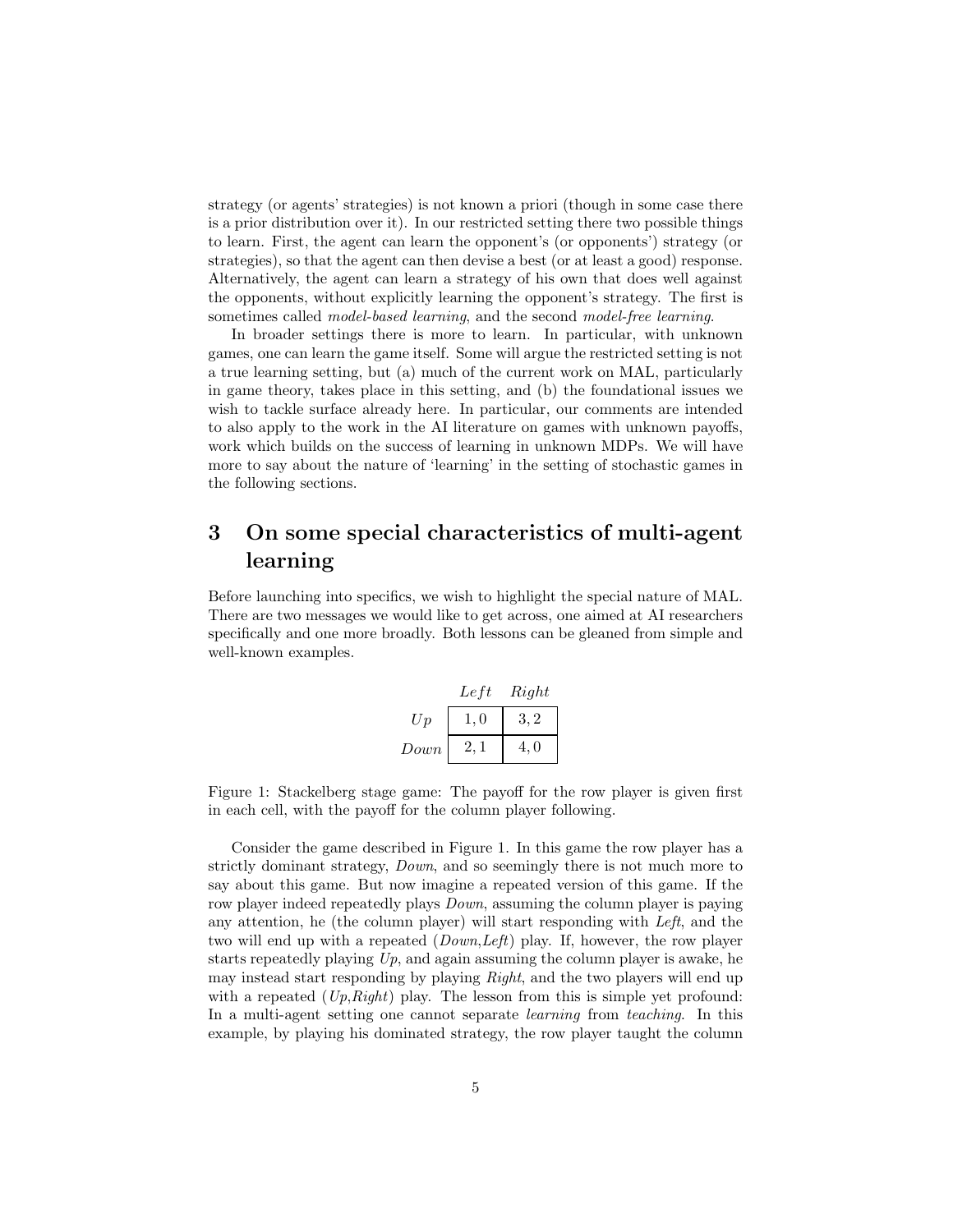player to play in a way that benefits both. Indeed, for this reason it might be more appropriate to speak more neutrally about multi-agent adaptation rather than learning. We will not fight this linguistic battle, but the point remains important, especially for computer scientists who are less accustomed to thinking about interactive considerations than game theorists. In particular, it follows there is no a priori reason to expect that machine learning techniques that have proved successful in AI for single-agent settings will also prove relevant in the multi-agent setting.

The second lesson we draw from the well-known game of Rochambeau, or Rock-Paper-Scissors, given in Figure 2.

|                | Rock   | Paper  | <i>Scissors</i> |
|----------------|--------|--------|-----------------|
| Rock           | 0,0    | $-1,1$ |                 |
| Paper          | $-1,1$ | 0, 0   |                 |
| $\it Scissors$ |        |        | 0.0             |

Figure 2: Rock-Paper-Scissors

As is well known, this zero-sum game has a unique Nash equilibrium in which each player randomizes uniformly among the three strategies. One could conclude that there is not much more to say about the game. But suppose you entered a Rochambeau tournament. Would you simply adopt the equilibrium strategy?

If you did, you would not win the competition. This is no idle speculation; such competitions take place routinely. For example, starting in 2002, the World Rock Papers Scissors Society (WRPS) standardized a set of rules for international play and has overseen annual International World Championships as well as many regional and national events throughout the year. These championships have been attended by players from around the world and have attracted widespread international media attention. The winners are never equilibrium players. For example, on October 25th, 2005, 495 people entered the competition in Toronto from countries as diverse as Norway, Northern Ireland, the Cayman Islands, Australia, New Zealand and the UK. The winner was Toronto Lawyer Andrew Bergel, who beat Californian Stan Long in the finals. His strategy? "[I] read the minds of my competitors and figure out what they were thinking. I don't believe in planning your throws before you meet your opponent."

These tournaments of course are not a perfect match with the formal model of repeated games. However, we include the example not only for entertainment value. The rules of the RPS tournaments call for 'matches' between players, each match consisting of several 'games', where a game is a single play of RPS. The early matches adopted a "best of three of three" format, meaning that the player who wins a best of three set garners one point and requires two points to take the match. The Semi-Finals and the Final Match used the "best of three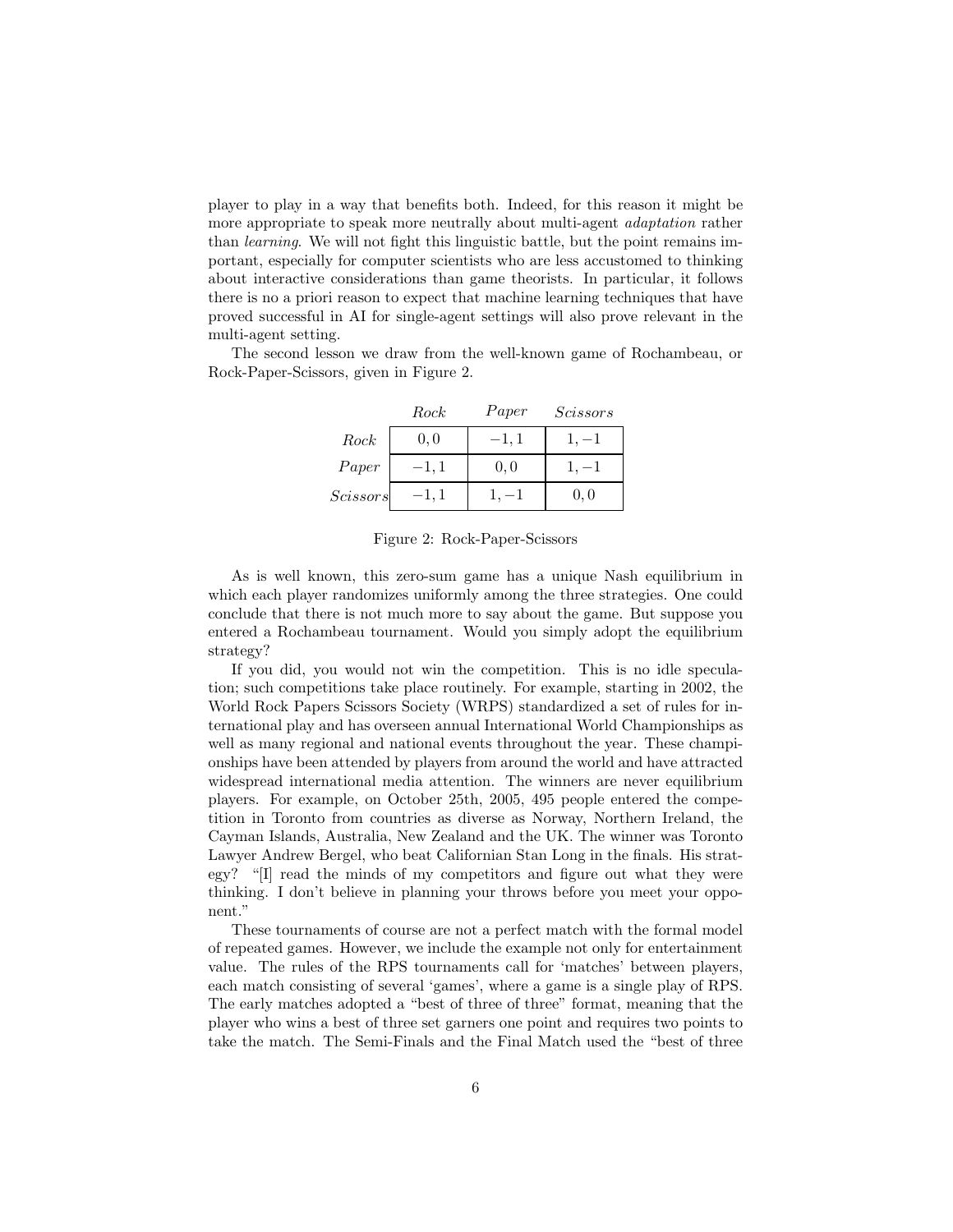of five" format, meaning that the player who wins a best of three set garners one point and requires three points to take the match. And so the competition really consisted of a series of repeated games, some of them longer than others.<sup>4</sup>

Entertainment aside, what do we learn from this? We believe that this is a cautioning tale regarding the predictive or prescriptive role of equilibria in complex games, and in particular in repeated games. There are many examples of games with complex strategy spaces, in which equilibrium analysis plays little or no role – including familiar parlor games, or the Trading Agent Competition (TAC), a computerized trading competition<sup>5</sup>. The strategy space in a repeated game (or more generally a stochastic game) is immense – all mappings from past history to mixed strategies in the stage game. In such complex games it is not reasonable to expect that players contemplate the entire strategy space – their own or that of the opponent(s). Thus, (e.g., Nash) equilibria don't play here as great a predictive or prescriptive role.

Our cautioning words should be viewed as countering the default blind adoption of equilibria as the driving concept in complex games, but not as a sweeping statement against the relevance of equilibria in some cases. The simpler the stage game, and the longer its repetition, the more instructive are the equilibria. Indeed, despite our example above, we do believe that if only two players play a repeated RPS game for long enough, they will tend to converge to the equilibrium strategy (this is particularly true of computer programs, that don't share the human difficulty with throwing a mental die). Even in more complex games there are examples where computer calculation of approximate equilibria within a restricted strategy space provided valuable guidance in constructing effective strategies. This includes the game of Poker ([Koller and Pfeffer, 1997] and [Billings et al., 2003]), and even, as an exception to the general rule we mentioned, one program that competed in the Trading Agent Competition [Cheng et al., 2005]. Our point has only been that in the context of complex games, so-called "bounded rationality", or the deviation from the ideal behavior of omniscient agents, is not an esoteric phenomenon to be brushed aside.

# 4 A (very partial) sample of MAL work

To make the discussion concrete, it is useful to look at MAL work over the years. The selection that follows is representative but very partial; no value

<sup>4</sup>We do acknowledge some degree of humor in the example. The detailed rules in http://www.rpschamps.com/rules.html make for additional entertaining reading; of note is the restriction of the strategy space to Rock, Papers and Scissors, and explicitly ruling out others: "Any use of Dynamite, Bird, Well, Spock, Water, Match, Fire, God, Lightning, Bomb, Texas Longhorn, or other non-sanctioned throws, will result in automatic disqualification." The overview of the RPS society and its tournaments is adapted from the inimitable Wikipedia, the collaborative online encyclopedia, as available on January 2, 2006. Wikipedia goes on to list the champions since 2002; we note without comment that they are all male Torontonians. The results of the specific competition cited are drawn from the online edition of the Boise Weekly dated November 2, 2005. The Boise Weekly starts the piece with "If it weren't true, we wouldn't report on it".

<sup>5</sup>http://tac.eecs.umich.edu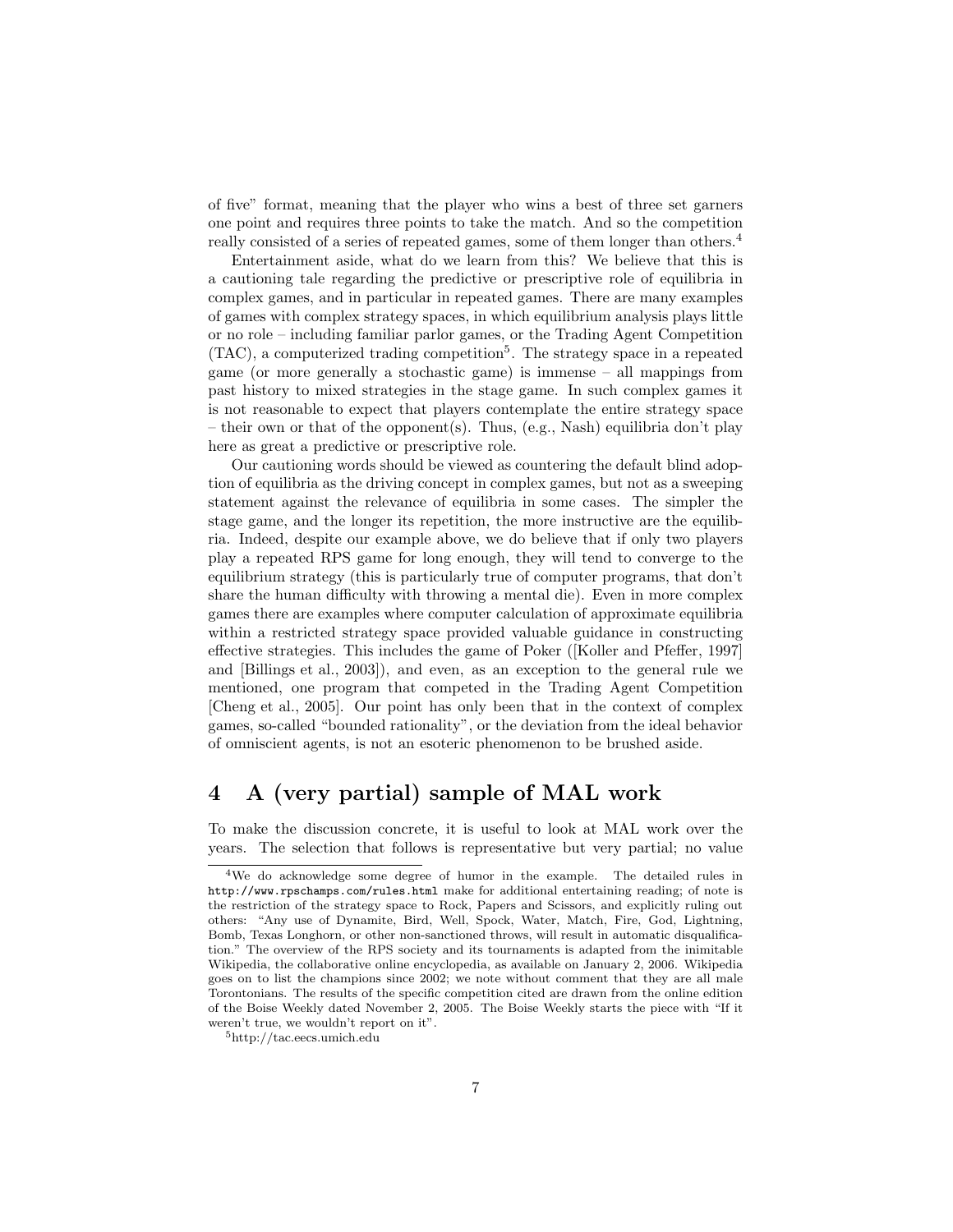judgment or other bias are intended by this selection. The reader familiar with the literature may wish to skip to Section 4.3, where we make some general subjective comments.

Unless we indicate otherwise, our examples are drawn from the special case of repeated, two-person games (as opposed to stochastic, n-player games). We do this both for ease of exposition, and because the bulk of the literature indeed focuses on this special case.

We divide the coverage into three parts: techniques, results, and commentary.

### 4.1 Some MAL techniques

We will discuss three classes of techniques – one representative of work in game theory, one more typical of work in AI, and one that seems to have drawn equal attention from both communities.

### 4.1.1 Model-based approaches

The first approach to learning we discuss, which is common in the game theory literature, is the model-based one. It adopts the following general scheme:

- 1. Start with some model of the opponent's strategy.
- 2. Compute and play the best response.
- 3. Observe the opponent's play and update your model of her strategy.
- 4. Goto step 2.

Among the earliest, and probably the best-known, instance of this scheme is fictitious play [Brown, 1951]. The model is simply a count of the plays by the opponent in the past. The opponent is assumed to be playing a stationary strategy, and the observed frequencies are taken to represent the opponent's mixed strategy. Thus after five repetitions of the Rochambeau game in which the opponent played  $(R, S, P, R, P)$ , the current model of her mixed strategy is  $(R = .4, P = .4, S = .2).$ 

There exist many variants of the general scheme, for example those in which one does not play the exact best response in step 2. This is typically accomplished by assigning a probability of playing each pure strategy, assigning the best response the highest probability, but allowing some chance of playing any of the strategies. A number of proposals have been made of different ways to assign these probabilities such as smooth fictitious play [Fudenberg and Kreps, 1993] and exponential fictitious play [Fudenberg and Levine, 1995].

A more sophisticated version of the same scheme is seen in rational learning [Kalai and Lehrer, 1993]. The model is a distribution over the repeated-game strategies. One starts with some prior distribution; for example, in a repeated Rochambeau game, the prior could state that with probability .5 the opponent repeatedly plays the equilibrium strategy of the stage game, and, for all  $k > 1$ ,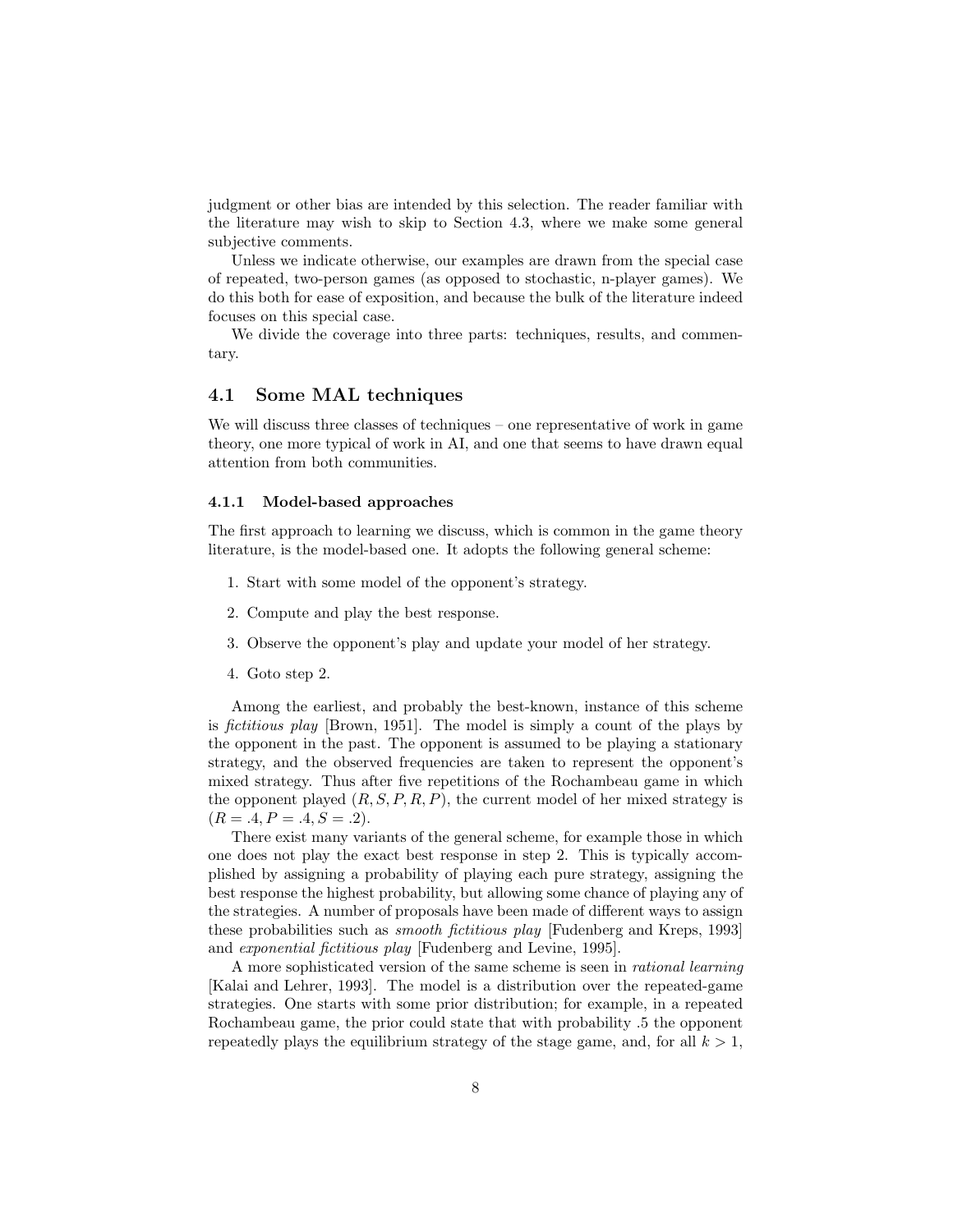with probability  $2^{-k}$  she plays R k times and then reverts to the repeated equilibrium strategy. After each play, the model is updated to be the posterior obtained by Bayesian conditioning of the previous model. For instance, in our example, after the first non-R play of the opponent, the posterior places probability 1 on the repeated equilibrium play.

#### 4.1.2 Model-free approaches

An entirely different approach that has been commonly pursued in the AI literature [Kaelbling et al., 1996], is the model-free one, which avoids building an explicit model of the opponent's strategy. Instead, over time one learns how well one's own various possible actions fare. This work takes place under the general heading of *reinforcement learning*<sup>6</sup>, and most approaches have their roots in the Bellman equations [Bellman, 1957]. The basic algorithm for solving for the best policy in a known MDP starts by initializing a value function,  $V_0: S \to \mathcal{R}$ , with a value for each state in the MDP. The value function can then be iteratively updated using the Bellman equation:

$$
V_{k+1} \leftarrow R(s) + \gamma max_a \sum_{s'} T(s, a, s') V_k(s')
$$

The optimal policy can then be obtained by selecting the action,  $a$ , at each state, s, that maximizes the expected value:  $\sum_{s'} T(s, a, s')V_k(s')$ . Much of the work in AI has focused strategies for rapid convergence, on very large MDPs, and in particular on unknown and partially observable MDPs. While this is not our focus, we do briefly discuss the unknown case, since this is where the literature leading to many of the current approaches for stochastic games originated.

For MDPs with unknown reward and transition functions, the Q-learning algorithm [Watkins and Dayan, 1992] can be used to compute an optimal policy.

$$
Q(s, a) \leftarrow (1 - \alpha_t)Q(s, a) + \alpha_t[R(s, a) + \gamma V(s')]
$$
  

$$
V(s) \leftarrow \max_{a \in A} Q(s, a)
$$

As is well known, with certain assumptions about the way in which actions are selected at each state over time and constraints on the learning rate schedule,  $\alpha_t$ , Q-learning can be shown to converge to the optimal value function  $V^*$ .

The Q-learning algorithm can be extended to the multi-agent stochastic game setting by having each agent simply ignore the other agents and pretend that the environment is passive:

$$
Q_i(s, a_i) \leftarrow (1 - \alpha_t) Q_i(s, a_i) + \alpha_t [R_i(s, \vec{a}) + \gamma V_i(s')]
$$
  

$$
V_i(s) \leftarrow \max_{a_i \in A_i} Q_i(s, a_i)
$$

 $6$ We note that the term is used somewhat differently in the game theory literature.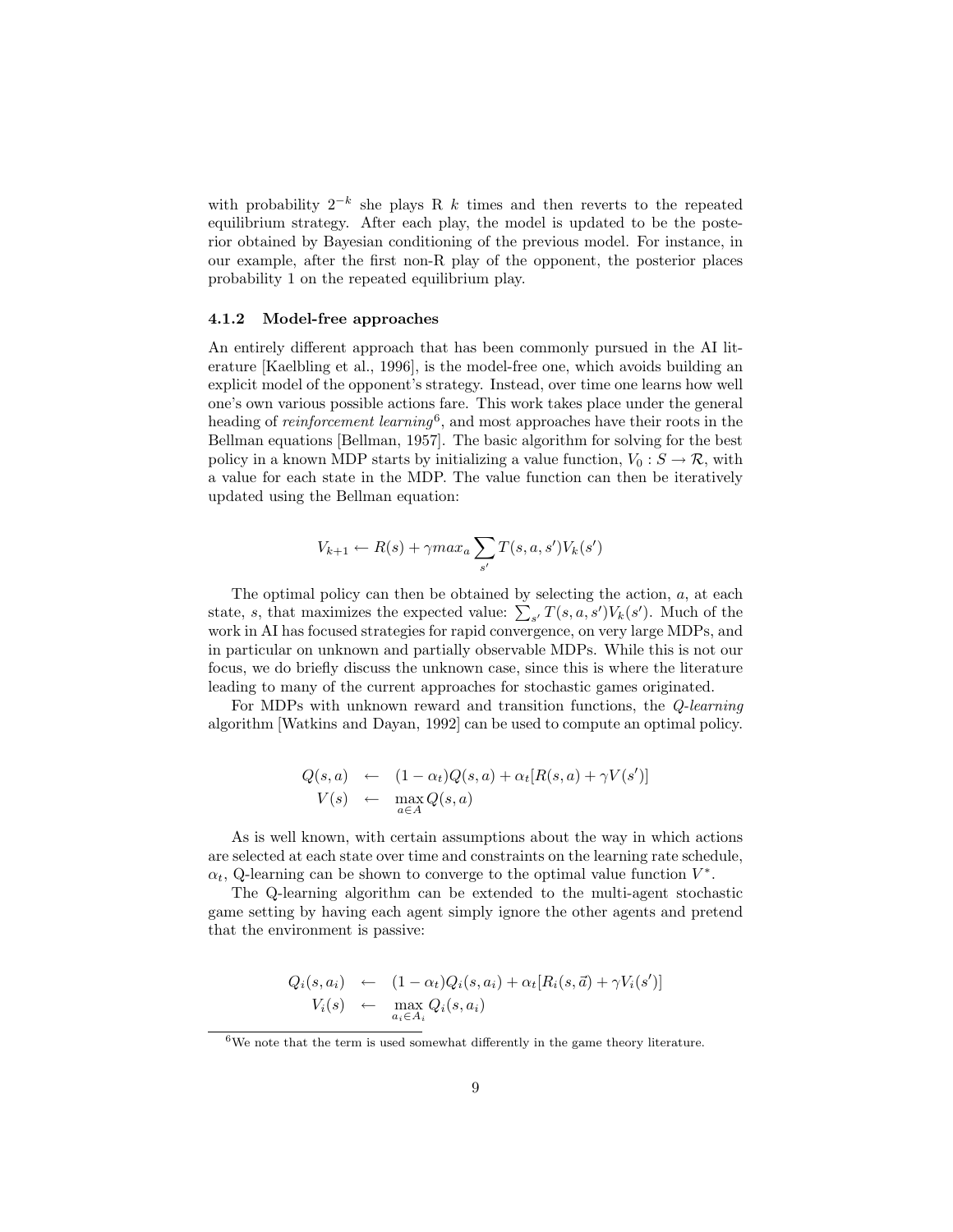Several authors have tested variations of the basic Q-learning algorithm for MAL (e.g., [Sen et al., 1994]). However, this approach ignores the multi-agent nature of the setting entirely. The Q-values are updated without regard for the actions selected by the other agents. While this can be justified when the opponents' distributions of actions are stationary, it can fail when an opponent may adapt its choice of actions based on the past history of the game.

A first step in addressing this problem is to define the Q-values as a function of all the agents' actions:

$$
Q_i(s, \vec{a}) \quad \leftarrow \quad (1 - \alpha) Q_i(s, \vec{a}) + \alpha [R_i(s, \vec{a}) + \gamma V_i(s')] \tag{9}
$$

We are however left with the question of how to update  $V$ , given the more complex nature of the Q-values.

For (by definition, two-player) zero-sum SGs, Littman suggests the minimax- $Q$  learning algorithm, in which  $V$  is updated with the minimax of the  $Q$  values [Littman, 1994]:

$$
V_1(s) \leftarrow \max_{P_1 \in \Pi(A_1)} \min_{a_2 \in A_2} \sum_{a_1 \in A_1} P_1(a_1) Q_1(s, (a_1, a_2)).
$$

Later work (such as the joint-action learners in [Claus and Boutilier, 1998] and the Friend-or-Foe Q algorithm in [Littman, 2001]) proposed other update rules for the Q and V functions focusing on the special case of common-payoff (or 'team') games. A stage game is common-payoff if at each outcome all agents receive the same payoff. The payoff is in general different in different outcomes, and thus the agents' problem is that of coordination; indeed these are also called games of pure coordination.

The work on zero-sum and common-payoff games continues to be refined and extended (e.g., [Kearns and Singh, 1998], [Brafman and Tennenholtz, 2000], [Lauer and Riedmiller, 2000], and [Wang and Sandholm, 2002]). Much of this work has concentrated on provably optimal tradeoffs between exploration and exploitation in unknown, zero-sum games; this is a fascinating topic, but not germane to our focus. More relevant are the most recent efforts in this line of research to extend the "Bellman heritage" to general-sum games (e.g., Nash-Q by [Hu and Wellman, 2003] and CE-Q by [Greenwald and Hall, 2003]). We do not cover these for two reasons: The description is more involved, and the results have been less satisfactory; more on the latter below.

### 4.1.3 Regret minimization approaches

Our third and final example of prior work in MAL is no-regret learning. It is an interesting example for two reasons. First, it has some unique properties that distinguish it from the work above. Second, both the AI and game theory communities appear to have converged on it independently. The basic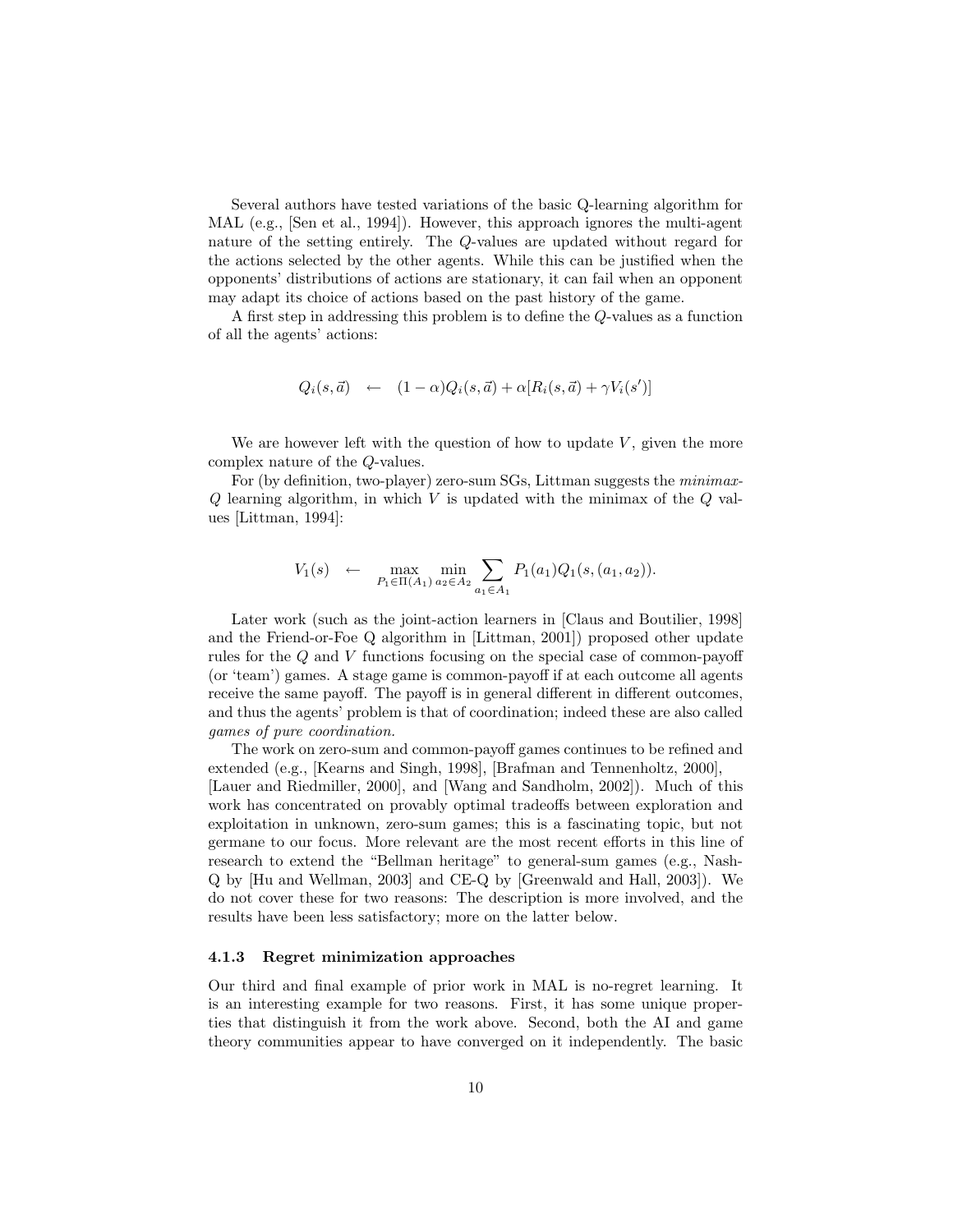idea goes back to early work on how to evaluate the success of learning rules [Hannan, 1957] and [Blackwell, 1956], and has since been extended and rediscovered numerous times over the years under the names of universal consistency, no-regret learning, and the Bayes envelope (see [Foster and Vohra, 1999] for an overview of this history). We will describe the algorithm proposed in [Hart and Mas-Colell, 2000] as a representative of this body of work. We start by defining the *regret*,  $r_i^t(a_j, s_i)$  of agent *i* for playing the sequence of actions  $s_i$ instead of playing action  $a_j$ , given that the opponents played the sequence  $s_{-i}$ .

$$
r_i^t(a_j, s_i|s_{-i}) = \sum_{k=1}^t R(a_j, s_{-i}^k) - R(s_i^k, s_{-i}^k)
$$

The agent then selects each of its actions with probability proportional to  $\max(r_i^t(a_j, s_i), 0)$  at each time step  $t + 1$ .

Recently, these ideas have also been adopted by researchers in the computer science community (e.g., [Freund and Schapire, 1995], [Jafari et al., 2001], and [Zinkevich, 2003]).

Note that the application of approaches based on regret minimization has been restricted to the case of repeated games. The difficulties of extending this concept to stochastic games are discussed in [Mannor and Shimkin, 2003].

### 4.2 Some typical results

One sees at least three kinds of results in the literature regarding the learning algorithms presented above, and others like them. These are:

- 1. Convergence of the strategy profile to an (e.g., Nash) equilibrium of the stage game in self play (that is, when all agents adopt the learning procedure under consideration).
- 2. Successful learning of an opponent's strategy (or opponents' strategies).
- 3. Obtaining payoffs that exceed a specified threshold.

Each of these types comes in many flavors; here are some examples. The first type is perhaps the most common in the literature, in both game theory and AI. For example, while fictitious play does not in general converge to a Nash equilibrium of the stage game, the distribution of its play can be shown to converge to an equilibrium in zero-sum games [Robinson, 1951], 2x2 games with generic payoffs [Miyasawa, 1961], or games that can be solved by iterated elimination of strictly dominated strategies [Nachbar, 1990].

Similarly in AI, in [Littman and Szepesvari, 1996] minimax-Q learning is proven to converge in the limit to the correct Q-values for any zero-sum game, guaranteeing convergence to a Nash equilibrium in self-play. This result makes the standard assumptions of infinite exploration and the conditions on learning rates used in proofs of convergence for single-agent Q-learning. Claus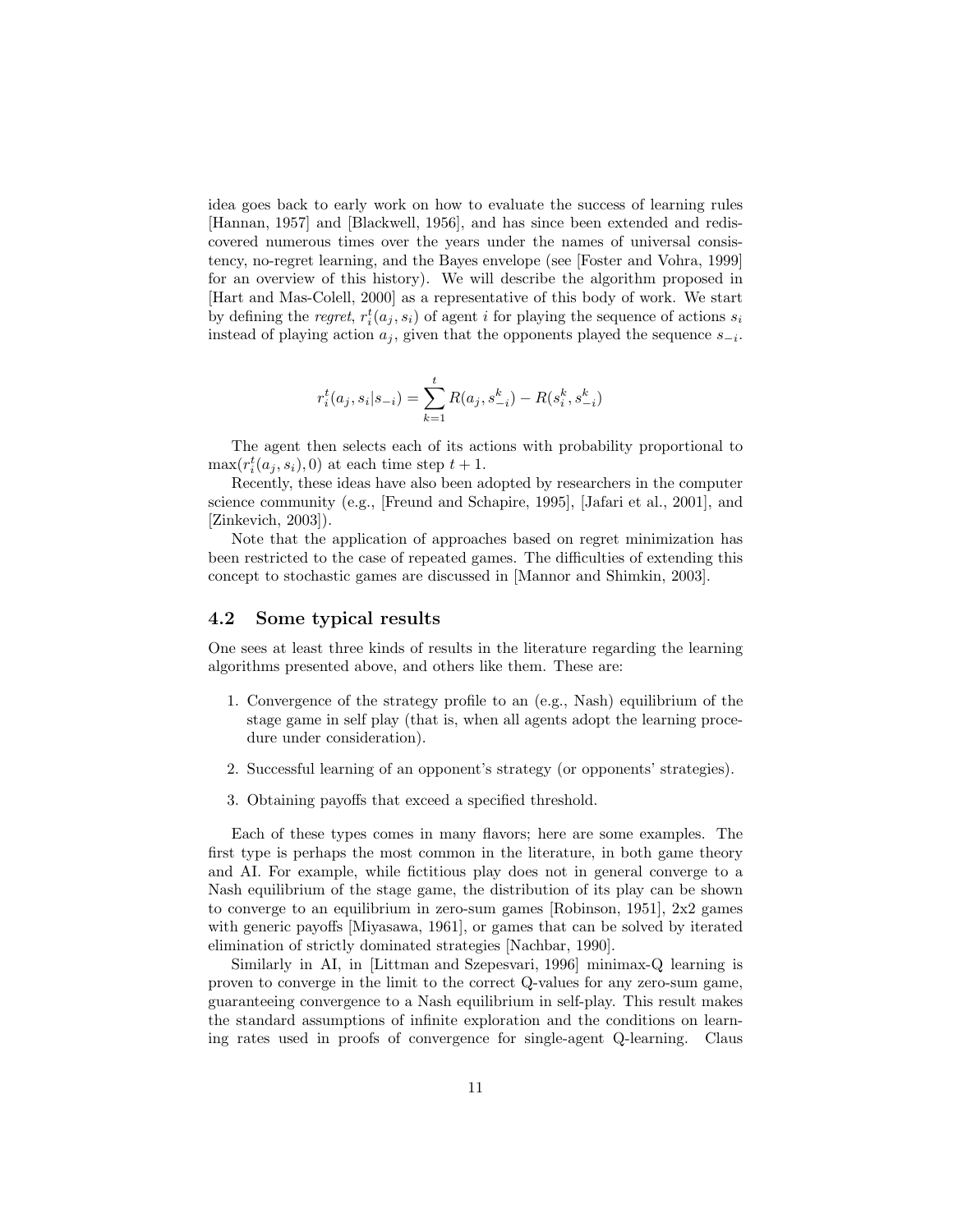and Boutilier [Claus and Boutilier, 1998] conjecture that both single-agent Qlearners and the belief-based joint action learners they proposed converge to an equilibrium in common payoff games under the conditions of self-play and decreasing exploration, but do not offer a formal proof. Friend-or-Foe Q and Nash-Q were both shown to converge to a Nash equilibrium in a set of games that are a slight generalization on the set of zero-sum and common payoff games.

Rational learning exemplifies results of the second type. The convergence shown is to correct beliefs about the opponent's repeated game strategy; thus it follows that, since each agent adopts a best response to their beliefs about the other agent, in the limit the agents will converge to a Nash equilibrium of the repeated game. This is an impressive result, but it is limited by two factors; the convergence depends on a very strong assumption of absolute continuity, and the beliefs converged to are only correct with respect to the aspects of history that are observable given the strategies of the agents. This is an involved topic, and the reader is referred to the literature for more details.

The literature on no-regret learning provides an example of the third type of result, and has perhaps been the most explicit about criteria for evaluating learning rules. For example, in [Fudenberg and Levine, 1995] two criteria are suggested. The first is that the learning rule be 'safe', which is defined as the requirement that the learning rule guarantee at least the minimax payoff of the game. (The minimax payoff is the maximum expected value a player can guarantee against any possible opponent.) The second criterion is that the rule should be 'consistent'. In order to be 'consistent', the learning rule must guarantee that it does at least as well as the best response to the empirical distribution of play when playing against an opponent whose play is governed by independent draws from a fixed distribution. They then define 'universal consistency' as the requirement that a learning rule do at least as well as the best response to the empirical distribution regardless of the actual strategy the opponent is employing (this implies both safety and consistency) and show that a modification of the fictitious play algorithm achieves this requirement. In [Fudenberg and Levine, 1998] they strengthen their requirement by requiring that the learning rule also adapt to simple patterns in the play of its opponent. The requirement of 'universal consistency' is in fact equivalent to requiring that an algorithm exhibit no-regret, generally defined as follows, against all opponents.

$$
\forall \epsilon > 0, (lim_{t \to \inf}[\frac{1}{t} \max_{a_j \in A_i} r_i^t(a_j, s_i | s_{-i})] < \epsilon)
$$

In both game theory and artificial intelligence, a large number of algorithms have been show to satisfy universal consistency or no-regret requirements. In addition, recent work [Bowling, 2005] has tried to combine these criteria resulting in GIGA-WoLF, a no-regret algorithm that provably achieves convergence to a Nash equilibrium in self-play for games with two players and two actions per player. Meanwhile, the regret matching algorithm [Hart and Mas-Colell, 2000]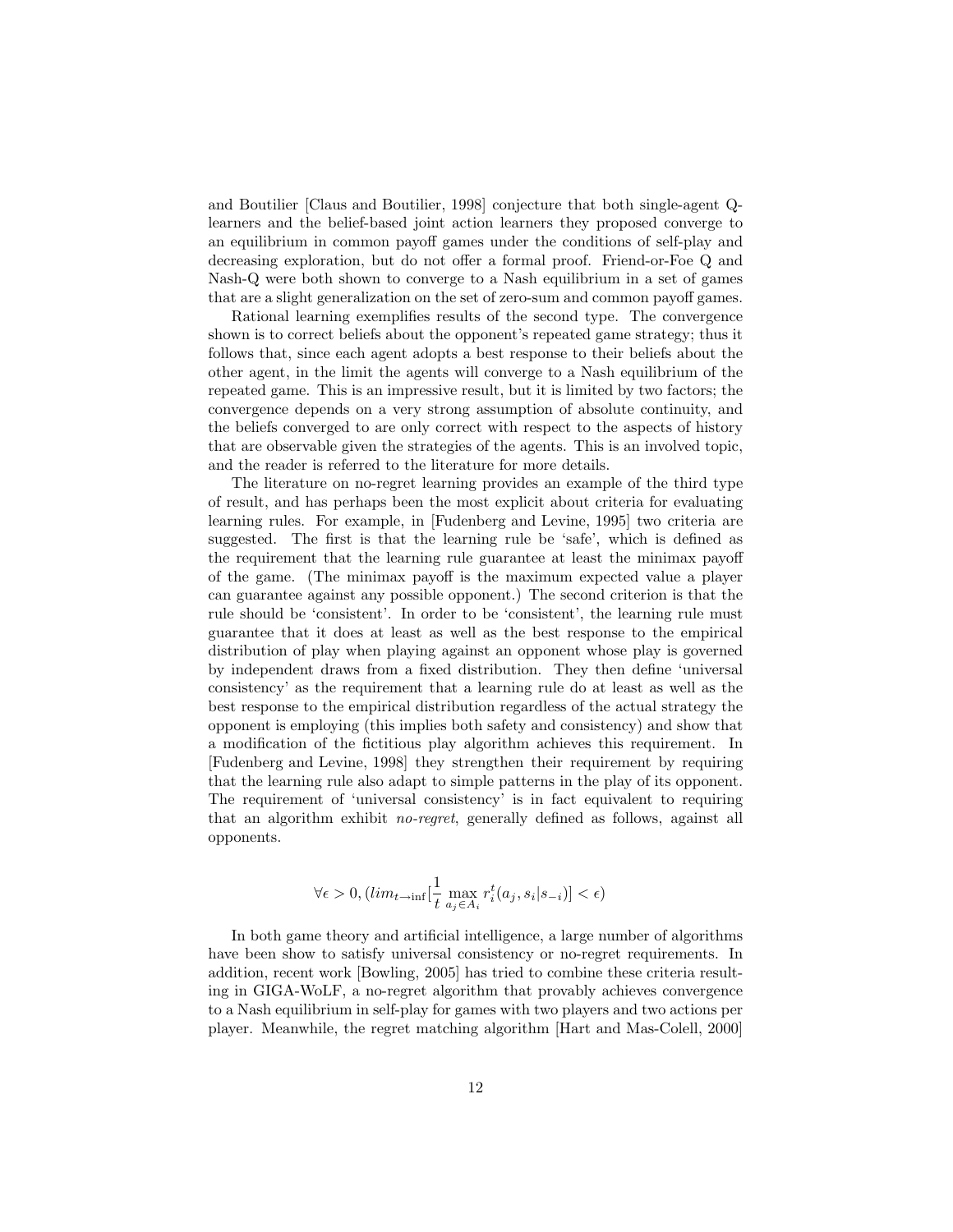described earlier guarantees that the empirical distributions of play converge to the set of correlated equilibria of the game.

Other recent work by [Banerjee and Peng, 2005] has addressed concerns with only requiring guarantees about the behavior in the limit. Their algorithm is guaranteed to achieve  $\epsilon$ -no-regret payoff guarantees with small polynomial bounds on time and uses only the agent's ability to observe what payoff it receives for each action.

### 4.3 Some observations and questions

We have so far described the work without comment; here we take a step back and ask some questions about this representative work.

Our first comment concerns the settings in which the results are presented. While the learning procedures apply broadly, the results for the most part focus on self play (that is, when all agents adopt the learning procedure under consideration). They also tend to focus on games with only two agents. Why does most of the work have this particular focus? Is it technical convenience, or is learning among more than two agents, or among agents using different learning procedures, less relevant for some reason?

Our second comment pertains to the nature of the results. With the exception of the work on no-regret learning, the results we described investigate convergence to equilibrium play of the stage game (albeit with various twists). Is this the pertinent yardstick? If the process (say of self play between two agents) does not converge to equilibrium play, should we be disturbed? More generally, and again with the exception of no-regret learning, the work focuses on the play to which the agents converge, not on the payoffs they obtain. Which is the right focus?

No-regret learning is distinguished by its starting with criteria for successful learning, rather than a learning procedure. The question one might ask is whether the particular criteria are adequate. In particular, the requirement of consistency ignores the basic lesson regarding learning-vs.-teaching discussed in Section 3. By measuring the performance only against stationary opponents, we do not allow for the possibility of teaching opponents. Thus, for example, in an infinitely repeated Prisoners' Dilemma game, no-regret dictates the strategy of always defecting, precluding the possibility of cooperation (for example, by the mutually reinforcing Tit-For-Tat strategies).

Our goal here is not to critique the existing work, but rather to shine a spotlight on the assumptions that have been made, and ask some questions that get at the basic issues addressed, questions which we feel have not been discussed as clearly and as explicitly as they deserve. In the next section we propose an organized way of thinking about these questions.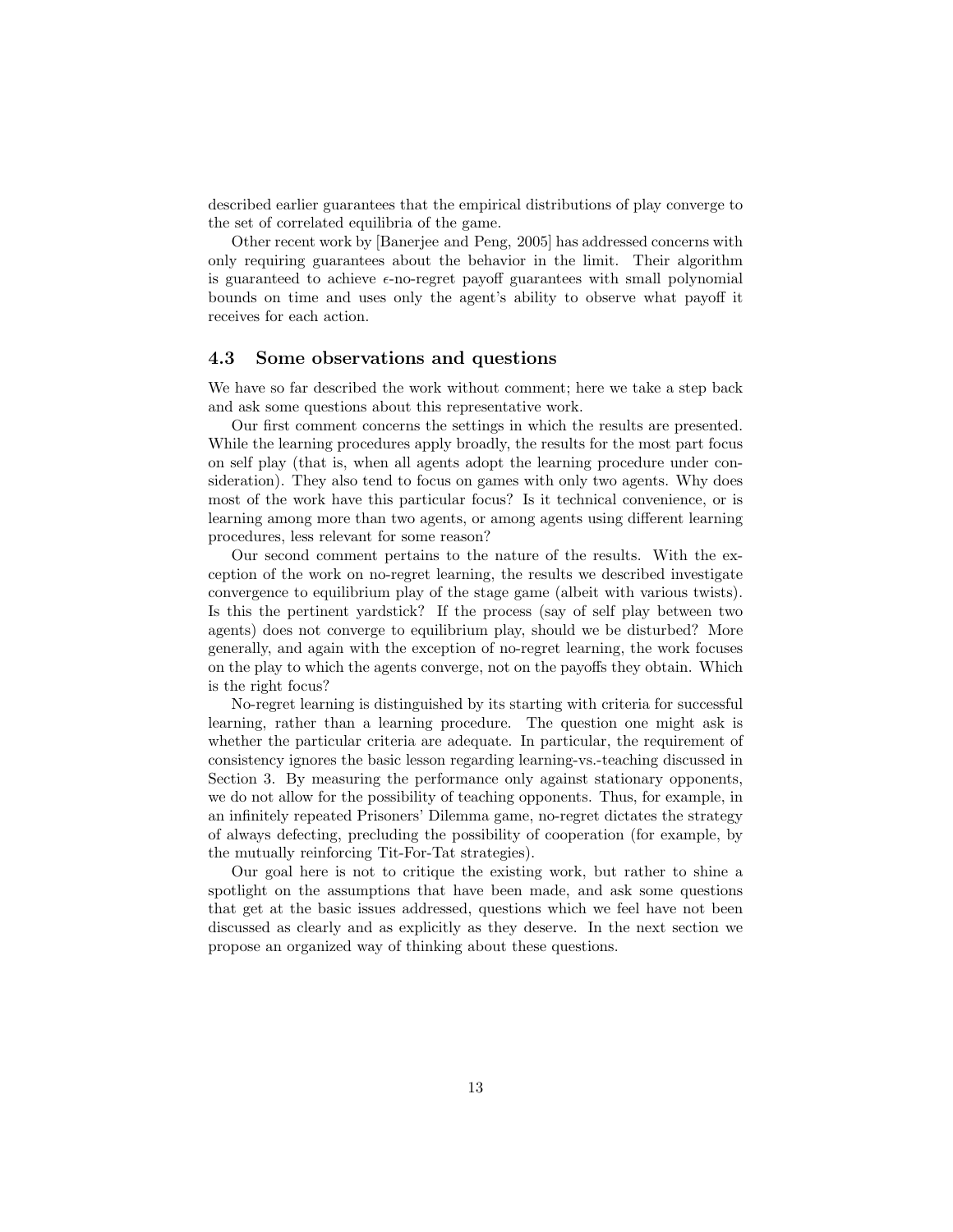### 5 Five distinct agendas in multi-agent learning

After examining the MAL literature – the work surveyed here and much else – we have reached the conclusion that there are several distinct agendas at play, which are often left implicit and conflated. We believe that a prerequisite for success in the field is to be very explicit about the problem being addressed. We ourselves can identify five distinct possible goals of MAL research. There may well be others, but these are the ones we can identify. They each have a clear motivation and a success criterion that will allow researchers to evaluate new contributions, even if people's judgments may diverge regarding their relative importance or success to date. They can be caricatured as follows:

- 1. Computational
- 2. Descriptive
- 3. Normative
- 4. Prescriptive, cooperative
- 5. Prescriptive, non-cooperative

We can now consider each of the five in turn.

The first agenda is computational in nature. It views learning algorithms as an iterative way to compute properties of the game, such as solution concepts. As an example, fictitious play was originally proposed as a way of computing a sample Nash equilibrium for zero-sum games [Brown, 1951], and replicator dynamics has been proposed for computing a sample Nash equilibrium in symmetric games. Other adaptive procedures have been proposed more recently for computing other solution concepts (for example, computing equilibria in local-effect games [Leyton-Brown and Tennenholtz, 2003]). These tend not to be the most efficient computation methods, but they do sometimes constitute quick-and-dirty methods that can easily be understood and implemented.

The second agenda is descriptive – it asks how natural agents learn in the context of other learners. The goal here is to investigate formal models of learning that agree with people's behavior (typically, in laboratory experiments), or possibly with the behaviors of other agents (for example, animals or organizations). This same agenda could also be taken to apply to large-population models, if those are indeed interpreted as representing populations. This problem is clearly an important one, and when taken seriously calls for strong justification of the learning dynamics being studied. One approach is to apply the experimental methodology of the social sciences. There are several good examples of this approach in economics and game theory, for example [Erev and Roth, 1998] and [Camerer et al., 2002]. There could be other supports for studying a given learning process. For example, to the extent that one accepts the Bayesian model as at least an idealized model of human decision making, one could jus-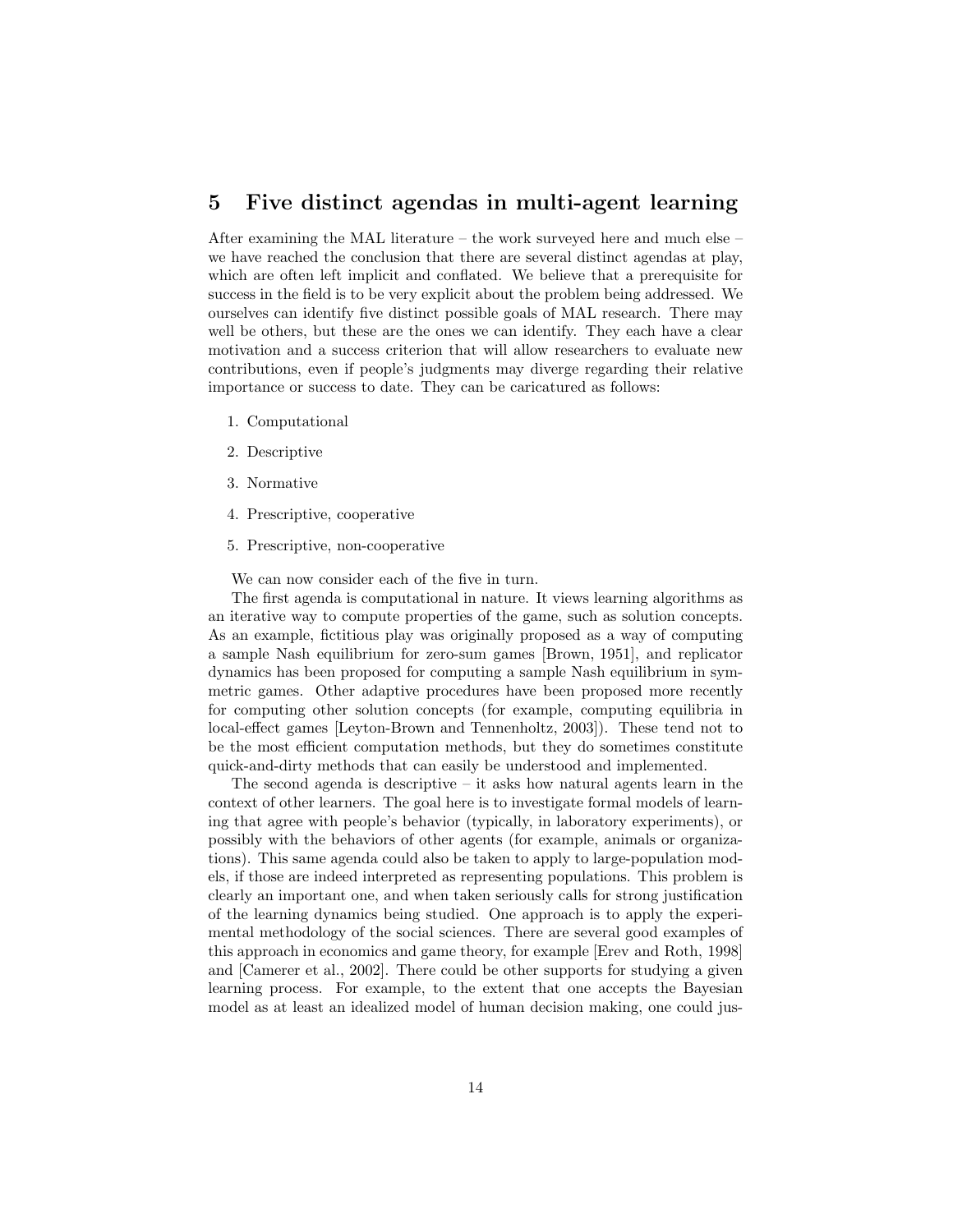tify Kalai and Lehrer's model of rational learning.<sup>7</sup> However, it seems to us that sometimes there is a rush to investigate the convergence properties, motivated by the wish to anchor the central notion of game theory in some process, at the expense of motivating that process rigorously.<sup>8</sup> In this connection see also a recent critique [Rubinstein, 2005] of some work carried out more generally in behavioral economics.

The centrality of equilibria in game theory underlies the third agenda we identify in MAL, which for lack of a better term we called normative, and which focuses on determining which sets of learning rules are in equilibrium with each other. More precisely, we ask which repeated-game strategies are in equilibrium; it just so happens that in repeated games, most strategies embody a learning rule of some sort. For example, we can ask whether fictitious play and Q-learning, appropriately initialized, are in equilibrium with each other in a repeated Prisoner's Dilemma game. Although one might expect that game theory purists might flock to this approach, there are very few examples of it. In fact, the only example we know originates in AI rather than game theory [Brafman and Tennenholtz, 2002], and it is explicitly rejected by at least some game theorists [Fudenberg and Kreps, 1993]. We consider it a legitimate normative theory. Its practicality depends on the complexity of the stage game being played and the length of play; in this connection see our discussion of the problematic role of equilibria in Section 3.

The last two agendas are prescriptive; they ask how agents *should* learn. The first of these involves distributed control in dynamic systems. There is sometimes a need or desire to decentralize the control of a system operating in a dynamic environment, and in this case the local controllers must adapt to each other's choices. This direction, which is most naturally modelled as a repeated or stochastic common-payoff (or 'team') game, has attracted much attention in AI in recent years. Proposed approaches can be evaluated based on the value achieved by the joint policy and the resources required, whether in terms of computation, communication, or time required to learn the policy. In this case there is rarely a role for equilibrium analysis; the agents have no freedom to deviate from the prescribed algorithm. Examples of this work include [Guestrin et al., 2001], [Claus and Boutilier, 1998], and [Chang et al., 2004] to name a small sample. Researchers interested in this agenda have access to a large body of existing work both within AI and other fields such as control theory and distributed computing.

In our final agenda, termed 'prescriptive, non-cooperative', we ask how an agent should act to obtain high reward in the repeated (and more generally, stochastic) game. It thus retains the design stance of AI, asking how to design an optimal (or at least effective) agent for a given environment. It just so hap-

<sup>7</sup>Although this is beyond the scope of this article, we note that the question of whether one can justify the Bayesian approach in an interactive setting goes beyond the familiar contravening experimental data; even the axiomatic justification of the expected-utility approach does not extend naturally to the multi-agent case.

<sup>&</sup>lt;sup>8</sup>It has been noted that game theory is somewhat unusual in having the notion of an equilibrium without associated dynamics that give rise to the equilibrium.[Arrow, 1986]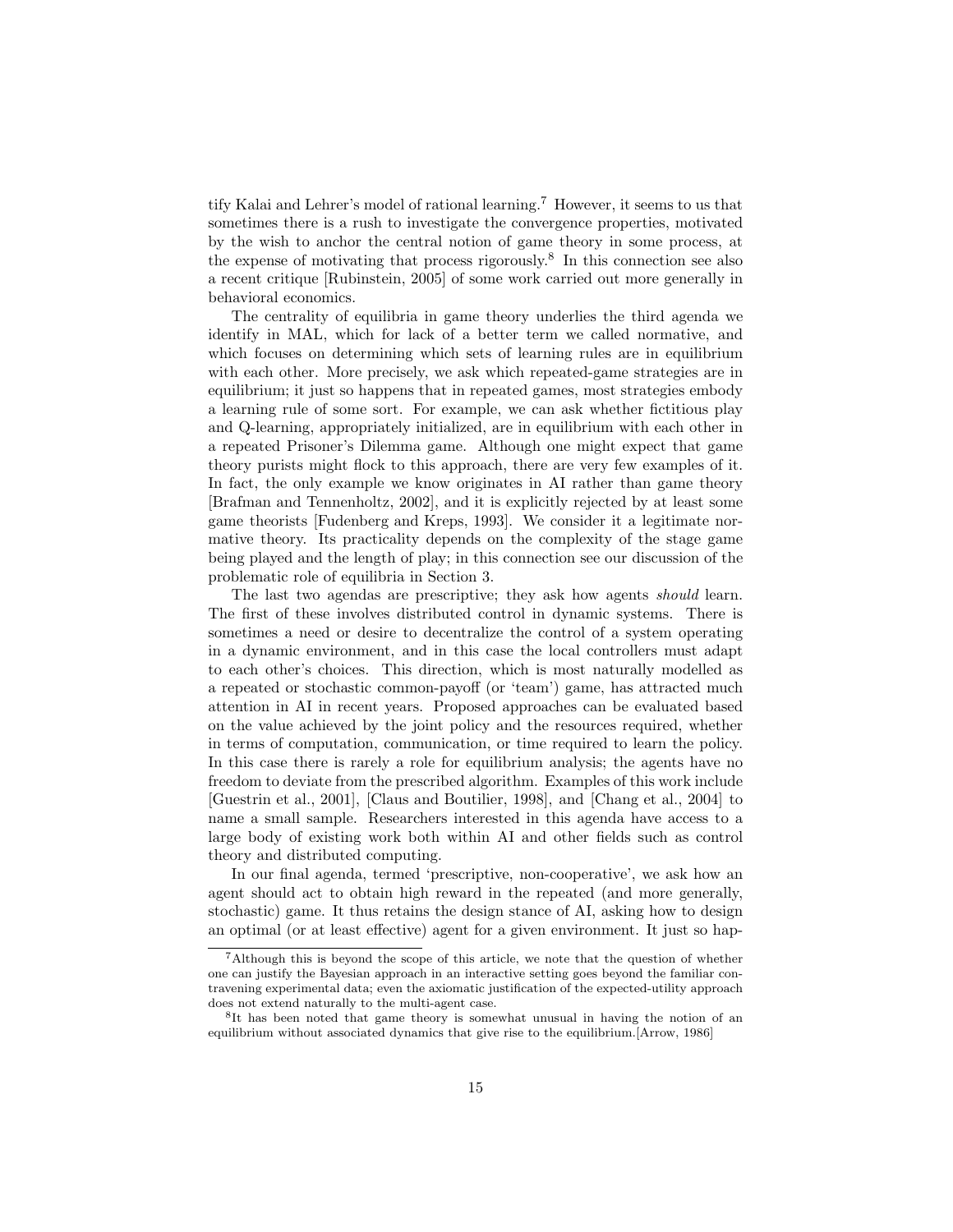pens that this environment is characterized by the types of agents inhabiting it, agents who may do some learning of their own. The objective of this agenda is to identify effective strategies for environments of interest. An effective strategy is one that achieves a high reward in its environment, where one of the main characteristics of this environment is the selected class of possible opponents. This class of opponents should itself be motivated as being reasonable and containing opponents of interest. Convergence to an equilibrium is not a goal in and of itself.

There are various possible instantiations of the term 'high reward'. One example is the no-regret line of work which we discussed. It clearly defines what it means for a reward to be high enough (namely, to exhibit no regret); we also discussed the limitations of this criterion. A more recent example, this one from AI, is [Bowling and Veloso, 2001]. This work puts forward two criteria for any learning algorithm in a multi-agent setting: (1) The learning should always converge to a stationary policy, and (2) if the opponent converges to a stationary policy, the algorithm must converge to a best response. There are possible critiques of these precise criteria. They can be too weak since in many cases of interest the opponents will not converge on a stationary strategy. And they can be too strong since attaining a precise best response, without a constraint on the opponent's strategy, is not feasible. But this work, to our knowledge, marks the first time a formal criterion was put forward in AI.

A third example of the last agenda is our own work in recent years. In [Powers and Shoham, 2005b] we define a criterion parameterized by a class of 'target opponents'; with this parameter we make three requirements of any learning algorithm: (1) (Targeted optimality) The algorithm must achieve an  $\epsilon$ -optimal payoff against any 'target opponent', (2) (Safety) The algorithm must achieve at least the payoff of the security level strategy minus  $\epsilon$  against any other opponent, and (3) (Auto-compatibility) The algorithm must perform well in selfplay (the precise technical condition is omitted here). We then demonstrate an algorithm that provably meets these criteria when the target set is the set of stationary opponents in general-sum two-player repeated games. More recent work has extended these results to handle opponents whose play is conditional on the recent history of the game [Powers and Shoham, 2005a] and settings with more than two players [Vu et al., 2006].

## 6 Summary

In this article we have made the following points:

- 1. Learning in MAS is conceptually, not only technically, challenging.
- 2. One needs to be crystal clear about the problem being addressed and the associated evaluation criteria.
- 3. For the field to advance one cannot simply define arbitrary learning strategies, and analyze whether the resulting dynamics converge in certain cases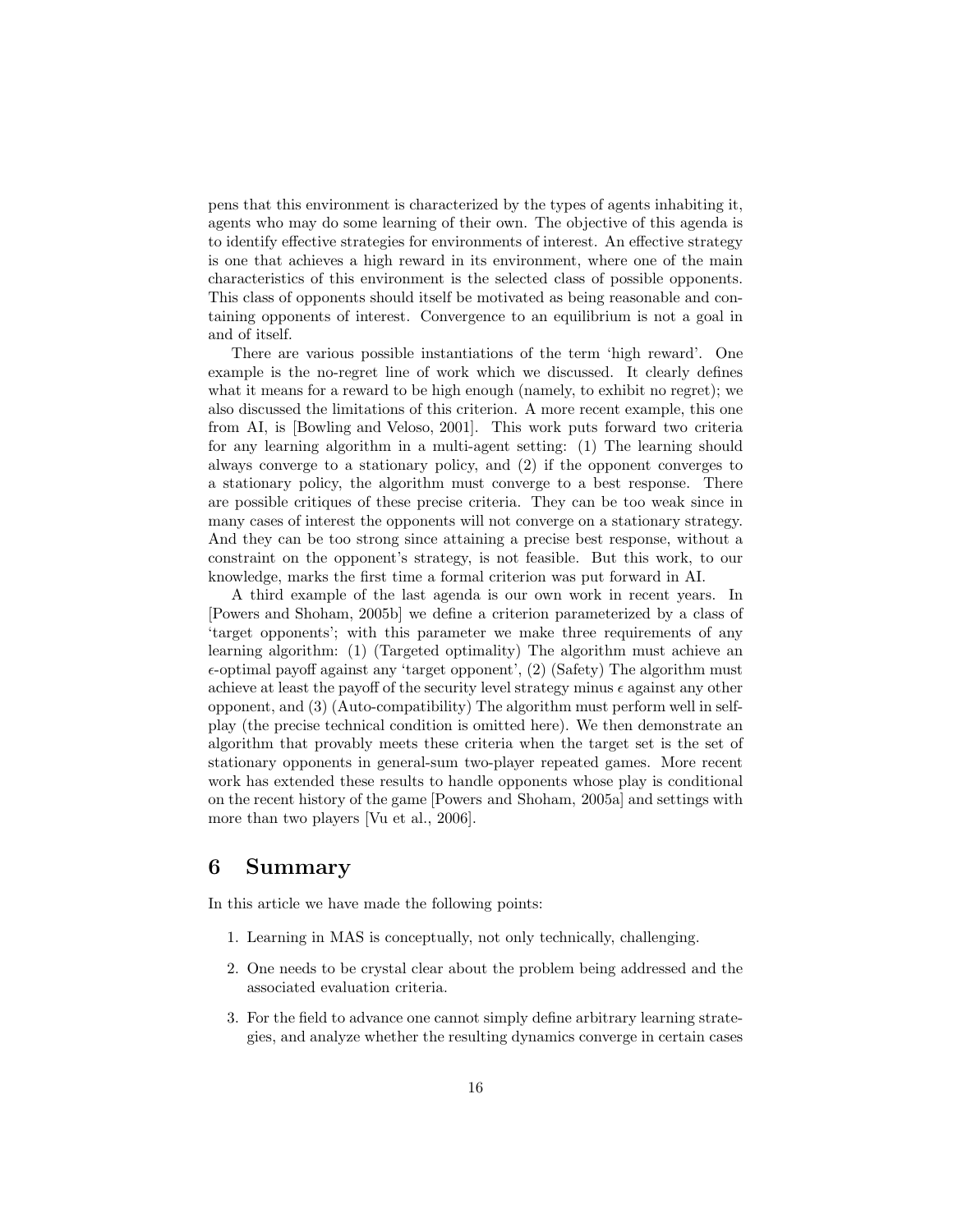to a Nash equilibrium or some other solution concept of the stage game. This in and of itself is not well motivated.

- 4. We have identified five coherent agendas.
- 5. Not all work in the field falls into one of these buckets. This means that either we need more buckets, or some work needs to be revisited or reconstructed so as to be well grounded.

There is one last point we would like to make, which didn't have a natural home in the previous sections, but which in our view is important. It regards evaluation methodology. We have focused throughout the article on formal criteria, and indeed believe these to be essential. However, as is well known in computer science, many algorithms that meet formal criteria fail in practice, and vice versa. And so we advocate complementing the formal evaluation with an experimental one. We ourselves have always included a comprehensive bake-off between our proposed algorithms and the other leading contenders across a broad range of games. The algorithms we coded ourselves; the games were drawn from GAMUT, an existing testbed (see [Nudelman et al., 2004] and http://gamut.stanford.edu). GAMUT is available to the community at large. It would be useful to have a learning-algorithm repository as well.

To conclude, we re-emphasize the statement made at the beginning: This article is meant to be the beginning of a discussion in the field, not its end.

### References

- [Arrow, 1986] Arrow, K. (1986). Rationality of self and others in an economic system. Journal of Business, 59(4).
- [Banerjee and Peng, 2005] Banerjee, B. and Peng, J. (2005). Efficient no-regret multiagent learning. In Proceedings of the Twentieth National Conference on Artificial Intelligence.
- [Bellman, 1957] Bellman, R. (1957). Dynamic Programming. Princeton University Press.
- [Billings et al., 2003] Billings, D., Burch, N., Davidson, A., Holte, R., Schaeffer, J., Schauenberg, T., and Szafron, D. (2003). Approximating game-theoretic optimal strategies for full-scale poker. In The Eighteenth International Joint Conference on Artificial Intelligence.
- [Blackwell, 1956] Blackwell, D. (1956). Controlled random walks. In Proceedings of the International Congress of Mathematicians, volume 3, pages 336–338. North-Holland.
- [Bowling, 2005] Bowling, M. (2005). Convergence and no-regret in multiagent learning. In Advances in Neural Information Processing Systems 17. MIT Press.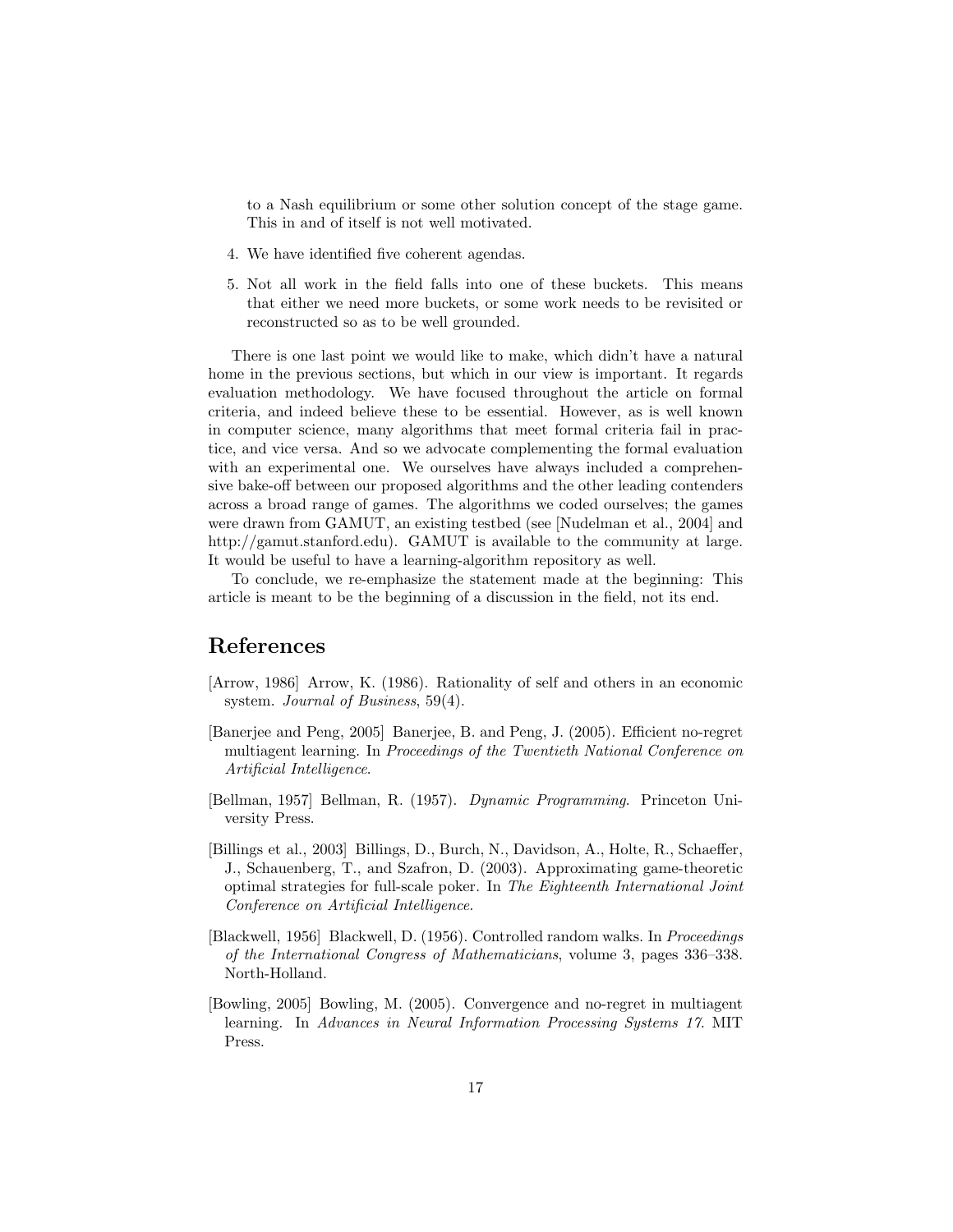- [Bowling and Veloso, 2001] Bowling, M. and Veloso, M. (2001). Rational and convergent learning in stochastic games. In Proceedings of the Seventeenth International Joint Conference on Artificial Intelligence.
- [Brafman and Tennenholtz, 2000] Brafman, R. and Tennenholtz, M. (2000). A near-optimal polynomial time algorithm for learning in certain classes of stochastic games. Artificial Intelligence, 121(1-2):31–47.
- [Brafman and Tennenholtz, 2002] Brafman, R. and Tennenholtz, M. (2002). Efficient learning equilibrium. In Advances in Neural Information Processing Systems, volume 15, Cambridge, Mass. MIT Press.
- [Brown, 1951] Brown, G. (1951). Iterative solution of games by fictitious play. In Activity Analysis of Production and Allocation. John Wiley and Sons, New York.
- [Camerer et al., 2002] Camerer, C., Ho, T., and Chong, J. (2002). Sophisticated EWA learning and strategic teaching in repeated games. Journal of Economic Theory, 104:137–188.
- [Chang et al., 2004] Chang, Y.-H., Ho, T., and Kaelbling, L. P. (2004). Mobilized ad-hoc networks: A reinforcement learning approach. In 1st International Conference on Autonomic Computing (ICAC 2004), pages 240–247.
- [Cheng et al., 2005] Cheng, S.-F., Leung, E., Lochner, K. M., O'Malley, K., Reeves, D. M., Schvartzman, L. J., and Wellman, M. P. (2005). Walverine: A walrasian trading agent. Decision Support Systems, 39:169–184.
- [Claus and Boutilier, 1998] Claus, C. and Boutilier, C. (1998). The dynamics of reinforcement learning in cooperative multiagent systems. In Proceedings of the Fifteenth National Conference on Artificial Intelligence, pages 746–752.
- [Erev and Roth, 1998] Erev, I. and Roth, A. E. (1998). Predicting how people play games: reinforcement leaning in experimental games with unique, mixed strategy equilibria. The American Economic Review, 88(4):848–881.
- [Foster and Vohra, 1999] Foster, D. and Vohra, R. (1999). Regret in the on-line decision problem. Games and Economic Behavior, 29:7–36.
- [Freund and Schapire, 1995] Freund, Y. and Schapire, R. E. (1995). A decisiontheoretic generalization of on-line learning and an application to boosting. In Computational Learning Theory: Proceedings of the Second European Conference, pages 23–37. Springer-Verlag.
- [Fudenberg and Kreps, 1993] Fudenberg, D. and Kreps, D. (1993). Learning mixed equilibria. Games and Economic Behavior, 5:320–367.
- [Fudenberg and Levine, 1995] Fudenberg, D. and Levine, D. (1995). Universal consistency and cautious fictitious play. Journal of Economic Dynamics and Control, 19:1065–1089.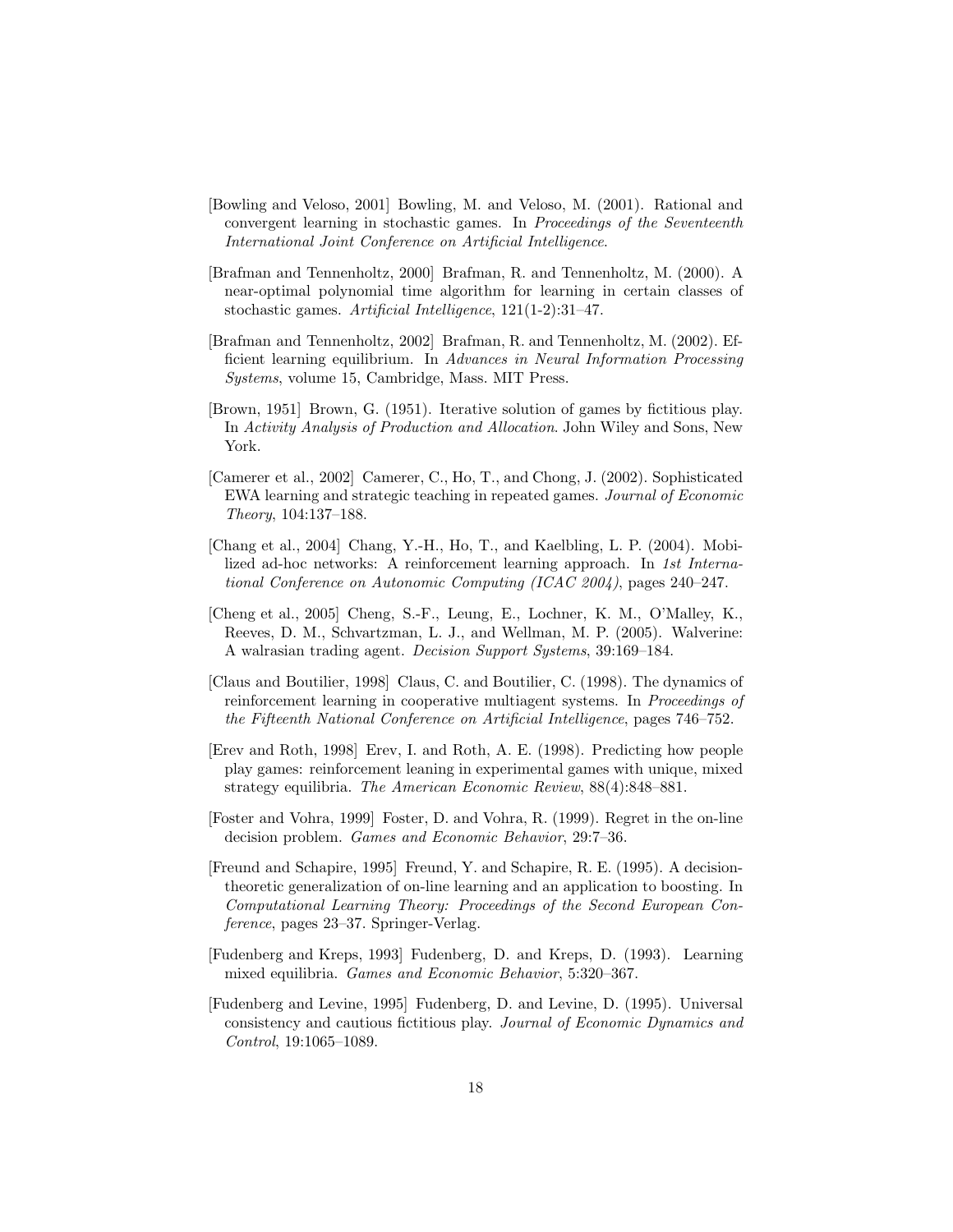- [Fudenberg and Levine, 1998] Fudenberg, D. and Levine, D. K. (1998). The Theory of Learning in Games. MIT Press, Cambridge, MA.
- [Greenwald and Hall, 2003] Greenwald, A. and Hall, K. (2003). Correlated Qlearning. In Proceedings of the Twentieth International Conference on Machine Learning, pages 242–249.
- [Guestrin et al., 2001] Guestrin, C., Koller, D., and Parr, R. (2001). Multiagent planning with factored mdps. In Advances in Neural Information Processing Systems (NIPS-14).
- [Hannan, 1957] Hannan, J. F. (1957). Approximation to Bayes risk in repeated plays. Contributions to the Theory of Games, 3:97–139.
- [Hart and Mas-Colell, 2000] Hart, S. and Mas-Colell, A. (2000). A simple adaptive procedure leading to correlated equilibrium. Econometrica, 68:1127–1150.
- [Hu and Wellman, 2003] Hu, J. and Wellman, M. (2003). Nash Q-learning for general-sum stochastic games. Journal of Machine Learning Research, 4:1039–1069.
- [Hu and Wellman, 1998] Hu, J. and Wellman, P. (1998). Multiagent reinforcement learning: Theoretical framework and an algorithm. In Proceedings of the Fifteenth International Conference on Machine Learning, pages 242–250.
- [Jafari et al., 2001] Jafari, A., Greenwald, A., Gondek, D., and Ercal, G. (2001). On no-regret learning, fictitious play, and Nash equilibrium. In Proceedings of the Eighteenth International Conference on Machine Learning, pages 226– 223.
- [Jehiel and Samet, 2001] Jehiel, P. and Samet, D. (2001). Learning to play games in extensive form by valuation. NAJ Economics, 3.
- [Kaelbling et al., 1996] Kaelbling, L. P., Littman, M. L., and Moore, A. P. (1996). Reinforcement learning: A survey. Journal of Artificial Intelligence Research, 4:237–285.
- [Kalai and Lehrer, 1993] Kalai, E. and Lehrer, E. (1993). Rational learning leads to Nash equilibrium. Econometrica, 61(5):1019–1045.
- [Kapetanakis and Kudenko, 2004] Kapetanakis, S. and Kudenko, D. (2004). Reinforcement learning of coordination in heterogeneous cooperative multiagent systems. In Proceedings of the Third Autonomous Agents and Multi-Agent Systems conference.
- [Kearns and Singh, 1998] Kearns, M. and Singh, S. (1998). Near-optimal reinforcement learning in polynomial time. In Proceedings of the Fifteenth International Conference on Machine Learning, pages 260–268.
- [Koller and Pfeffer, 1997] Koller, D. and Pfeffer, A. (1997). Representations and solutions for game-theoretic problems. Artificial Intelligence, 94(1):167–215.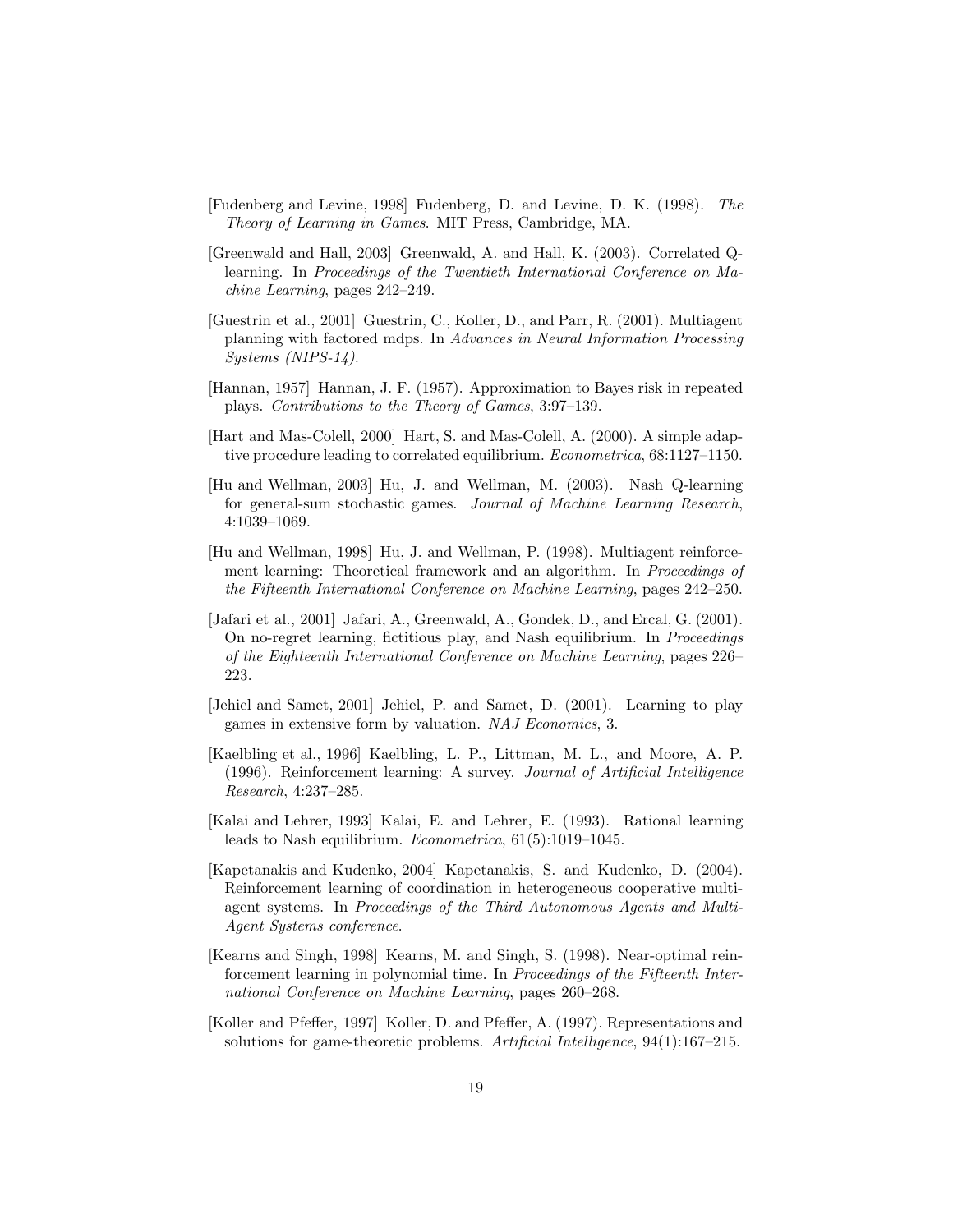- [Lauer and Riedmiller, 2000] Lauer, M. and Riedmiller, M. (2000). An algorithm for distributed reinforcement learning in cooperative multi-agent systems. In Proceedings of the 17th International Conference on Machine Learning, pages 535–542. Morgan Kaufman.
- [Leyton-Brown and Tennenholtz, 2003] Leyton-Brown, K. and Tennenholtz, M. (2003). Local-effect games. In Proceedings of the Eighteenth International Joint Conference on Artificial Intelligence, pages 772–780.
- [Littman, 1994] Littman, M. L. (1994). Markov games as a framework for multiagent reinforcement learning. In Proceedings of the 11th International Conference on Machine Learning, pages 157–163.
- [Littman, 2001] Littman, M. L. (2001). Friend-or-foe Q-learning in general-sum games. In Proceedings of the Eighteenth International Conference on Machine Learning.
- [Littman and Szepesvari, 1996] Littman, M. L. and Szepesvari, C. (1996). A generalized reinforcement-learning model: Convergence and applications. In Proceedings of the 13th International Conference on Machine Learning, pages 310–318.
- [Mannor and Shimkin, 2003] Mannor, S. and Shimkin, N. (2003). The empirical bayes envelope and regret minimization in competitive markov decision processes. Mathematics of Operations Research, 28(2):327–345.
- [Mitchell, 1997] Mitchell, T. (1997). *Machine Learning*. McGraw Hill.
- [Miyasawa, 1961] Miyasawa, K. (1961). On the convergence of learning processes in a 2x2 non-zero-person game. Research Memo 33.
- [Nachbar, 1990] Nachbar, J. (1990). Evolutionary selection dynamics in games: Convergence and limit properties. International Journal of Game Theory, 19:59–89.
- [Nudelman et al., 2004] Nudelman, E., Wortman, J., Leyton-Brown, K., and Shoham, Y. (2004). Run the GAMUT: A comprehensive approach to evaluating game-theoretic algorithms. Third International Joint Conference on Autonomous Agents and Multiagent Systems (AAMAS 2004).
- [Powers and Shoham, 2005a] Powers, R. and Shoham, Y. (2005a). Learning against opponents with bounded memory. In Proceedings of the Nineteenth International Joint Conference on Artificial Intelligence.
- [Powers and Shoham, 2005b] Powers, R. and Shoham, Y. (2005b). New criteria and a new algorithm for learning in multi-agent systems. In Advances in Neural Information Processing Systems 17. MIT Press.
- [Robinson, 1951] Robinson, J. (1951). An iterative method of solving a game. Annals of Mathematics, 54:298–301.